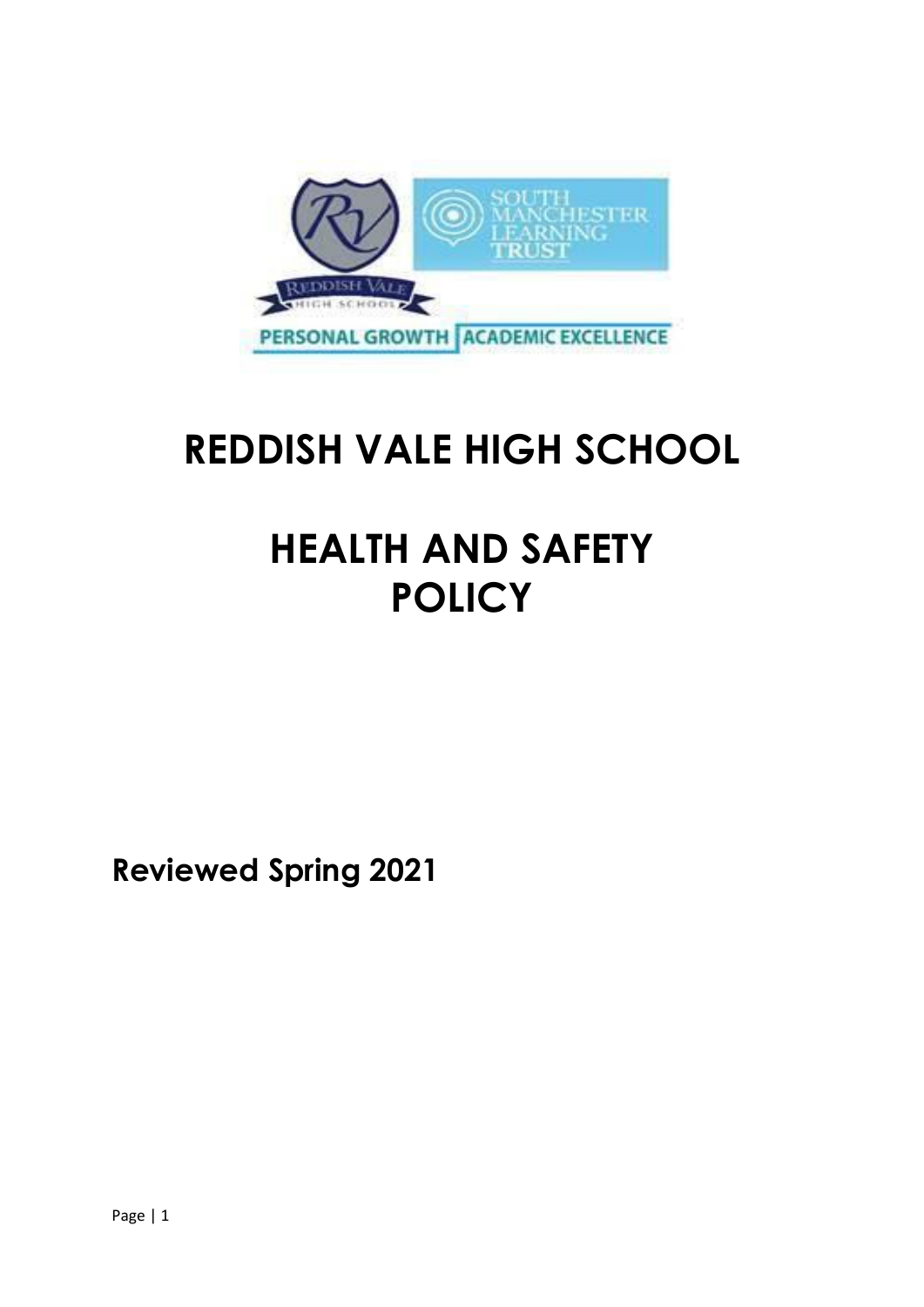#### **HEALTH AND SAFETY POLICY**

Reddish Vale High School will, so far as is reasonably practicable, ensure the health, safety and welfare at work of all its employees. The School will also ensure, so far as is reasonably practicable, that non-employees such as visitors, pupils and contractors are not exposed to health and safety risks from the work activities of The School. The School is committed to achieving compliance with and beyond, the minimum

requirements of the Health and Safety at Work etc. Act 1974 (HASWA) and associated Regulations.

The School will, so far as is reasonably practicable:

- ensure that adequate resources are made available to ensure the effective implementation of this Policy and to ensure the health and safety of staff and others affected by the School's activities;
- ensure that advice is sought from competent persons on legal requirements for health and safety and on current best practice;
- ensure that suitable and sufficient assessments are undertaken and record all significant health and safety risks to staff, visitors and other third parties.
- provide and maintain plant and systems of work that are safe and without risks to health;
- make arrangements for ensuring safety and absence of risks to health in connection with the use, handling, storage and transport of articles and substances;
- maintain any place of work under its control in a condition that is safe and without risks to health:
- provide and maintain a working environment for its employees and visitors that is safe, without risks to health, and adequate as regards facilities and arrangements for staff welfare at work;
- provide such information, instruction, training and supervision as is necessary to ensure the health and safety at work of its employees, pupils and governors, including temporary staff and visitors, and information on risks for visitors and employees of other organisations who are working on school premises;
- provide for the use of its employees, such personal protective equipment as is necessary to ensure their health and safety at work;
- give special consideration to employees or visitors (including pupils) with disabilities or language difficulties that may affect their awareness and/or understanding of health and safety information;
- monitor health and safety performance to verify that The School's Health and Safety Policy is being implemented and health and safety standards are being maintained and progressively improved;
- develop and maintain a positive and proactive health and safety culture;
- ensure the Leadership Team affords health and safety matters equal priority to other management functions;
- provide an organisation structure that ensures that this Health and Safety Policy will be implemented in full, regularly monitored, reviewed and revised to ensure its objectives are achieved in respect of legislation or organisational change;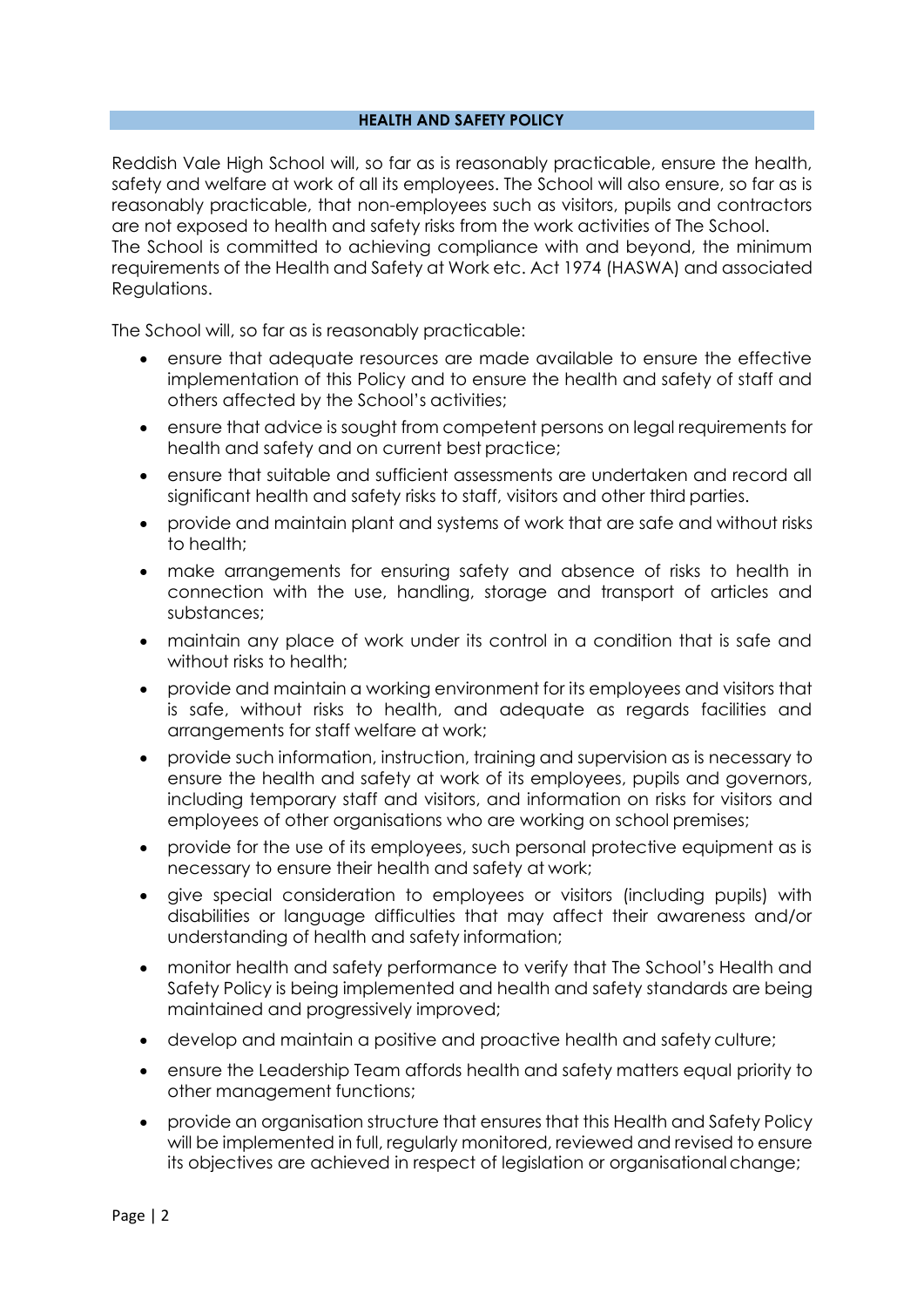- regularly monitor, inspect and audit our systems and procedures to ensure continuous improvement;
- ensure the co-operation of all staff in the operation of this policy;
- ensure that adequate mechanisms are in place to effectively consult with employees and their representatives on health and safety matters;
- provide appropriate systems to develop and maintain effective communication of health and safety matters throughout The School.

The School is committed to continuous improvement in health and safety performance and to this end will develop a Health and Safety Action Plan identifying key targets and areas for improvement in health and safety management and risk control. Progress with this plan will be monitored regularly by the Head Teacher and the Governing Body.

This Policy requires the commitment, co-operation and active involvement of all School employees to ensure its success and effectiveness.

All contractors and consultants working for The School are required to comply with this Policy.

The School will ensure that procedures are established for appointing and monitoring the competency of contractors.

The School will review this Policy Statement at least annually.

The School will ensure that this Policy is effectively communicated to all staff.

Failure on the part of any School employee, irrespective of their position, to comply with this Policy, including any safe system of work, may render that employee liable to disciplinary action.

| SIGNED:                | DATE: |
|------------------------|-------|
| <b>HEADTEACHER</b>     |       |
| SIGNED:                | DATE: |
| ON BEHALF OF GOVERNORS |       |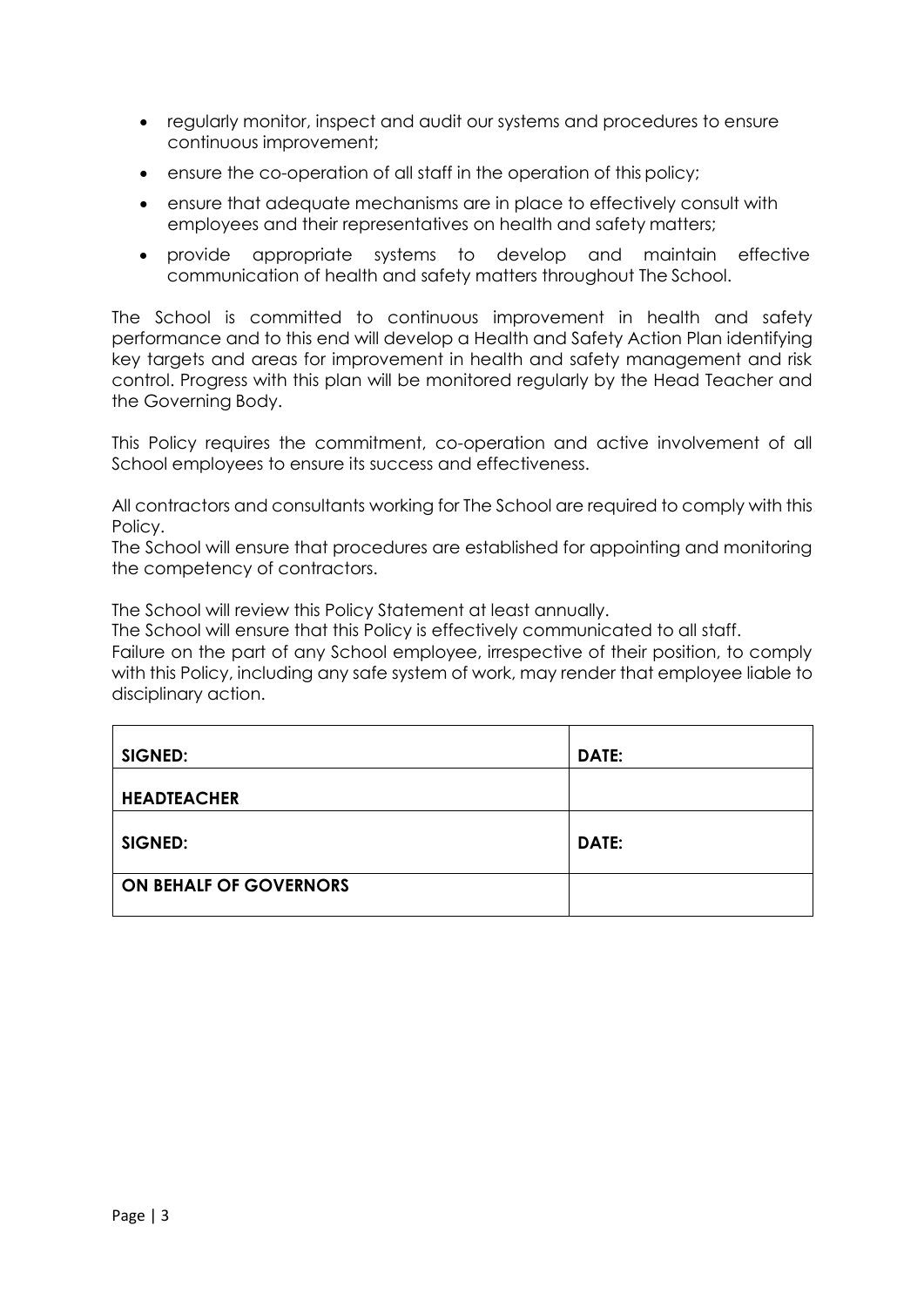#### **EMPLOYER'S RESPONSIBILITIES**

As employers we have a duty to all employees, casual workers, part-time workers, trainees, pupils, visitors and sub-contractors who may be in our workplace or using equipment provided by the school. Consideration must also be given to our neighbours and the general public.

#### **EMPLOYER**

- Assess all risks to worker's health and safety and bring the significant findings to the attention of employees.
- Provide safe plant and equipment that is suitably maintained.
- Provide a safe place of work with adequate facilities and safe access and egress.
- Provide adequate training and information to all employees regardless of their position within the school.
- Have provisions in place to guarantee that articles and substances are handled and stored in a proper manner.
- Provide health surveillance to employees where it is deemed necessary.
- Appoint competent persons to help comply with health and safety law.

The Management of Health and Safety at Work Regulations requires the employer to have suitable arrangements in place to cover health and safety risks. These arrangements should, where possible, be integrated within the management system that is already in place for the School.

This Health and Safety Policy includes a management structure and arrangements developed for the school to ensure compliance with the law and can be integrated within the present company management system. **(Appendix 1)**

#### **GOVERNING BODY**

- Provide leadership on health and safety matters.
- Ensure the school has appropriate means and resources to properly discharge its health and safety obligations.
- Ensure that decisions taken consider fully the health and safety implications.
- Review the schools performance and plans for health and safety, at least annually.
- Ensure staff directly under their control follow instructions and procedures.
- Act upon any health and safety concerns or hazards that are reported to them.
- Review all investigations into serious workplace accidents, incidents and near misses.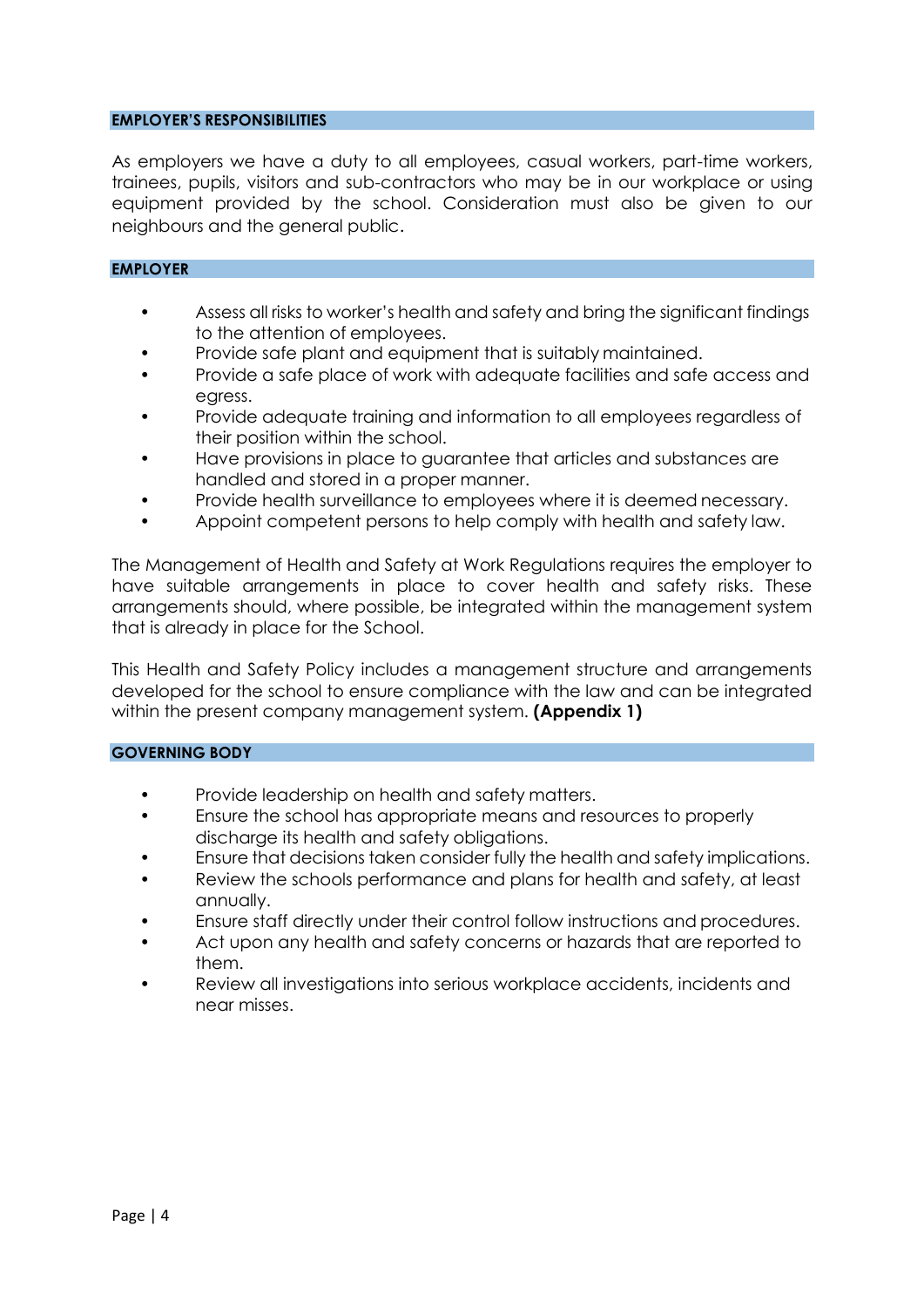## **THE HEADTEACHER**

The day-to-day responsibility for all school health, safety and welfare organisation and activity rests with the Headteacher, who will:

- Ensure the effective implementation of the Health and Safety Policy.
- Demonstrate personal commitment to health and safety by providing visible and active leadership and leading by example.
- Ensure a positive health and safety culture is evident and a proactive approach to health and safety management is adopted within their School.
- Ensure all School business decisions (including new projects, procurement decisions, contractor selection, office moves etc.) fully take into account health and safety considerations and that health and safety risks are considered at an early stage during project design and planning.
- Ensure that School staff recognise health and safety as an integral element of their business, and that health and safety is given equal status alongside other management functions.
- Ensure that this Policy is brought to the attention of allstaff.
- Ensure that School health and safety policies and/or procedures arereviewed annually, or when significant changes occur, and that these are brought to the attention of all employees (including revisions).
- Ensure health and safety is adequately resourced with both time and finances.
- Ensure that the job descriptions contain specific areas of responsibility for health and safety management.
- Ensure suitable persons are nominated to undertake key health and safety functions.
- Ensure within the School, adequate provision is made for consultation with employees.
- The Headteacher will bring to the attention of the governing body any significant health and safety issues, will involve the governors in any policy matters and bring to their attention health and safety guidance received from Safety2Business.
- Investigate, in conjunction with Safety2Business, all RIDDOR reportable or serious accidents, incidents or near misses.

#### **DEPUTY AND ASSISTANT HEADTEACHER**

- They lead by example.
- Will ensure all levels of the school fully understand the arrangements for the implementation of the safety policy.
- Will ensure the policy is reviewed for compliance in line with the school's objectives for health and safety.
- Will ensure details of safe systems of work, rules and procedures are communicated to all relevant staff with suitable records kept.
- Will ensure qualified first aid personnel and facilities are provided to address potential hazards on the site.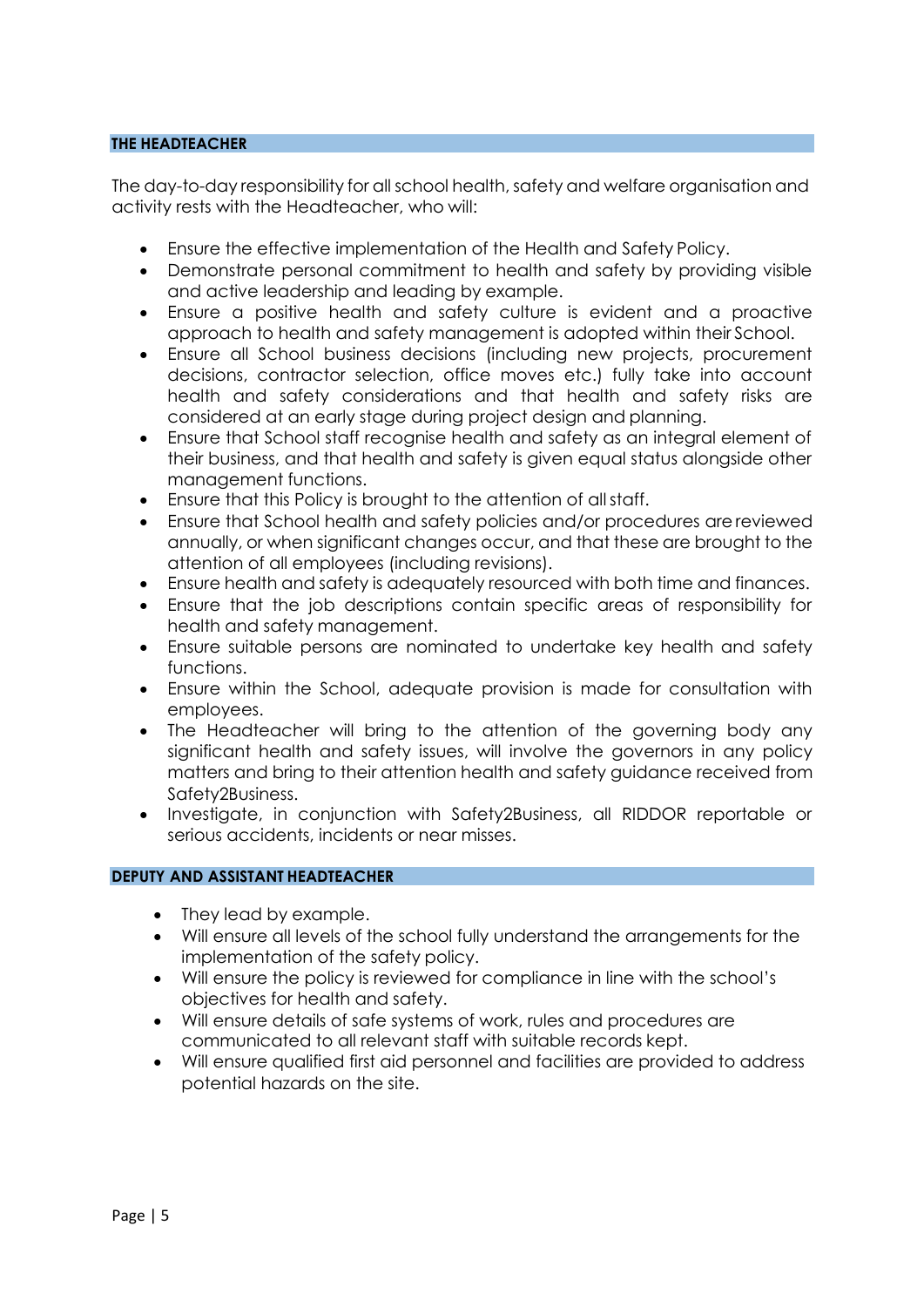## **CARETAKER**

- Ensure any temporary rules, such as exclusions from parts of the premises, are made known to all staff, pupils and visitors to the premises.
- Ensure contractors are briefed on site safety before any work takes place and prior to each working session;
- Make contractors aware of the school Health and Safety Policy, fire and emergency procedures;
- Ensure relevant statutory signs and notices are provided and displayed in prominent positions.
- Ensure procedures are in place for site security along with details for contacting emergency services.
- Ensure any faulty work equipment identified is immediately taken out of service until repaired or replaced.
- Ensure contractors and visitors are adhering to safety rules and procedures and any other statutory legislation relevant to theiractivities.
- Ensure all welfare facilities are adequate and arrangements are in place for the safe disposal of waste.
- Ensure safe access and egress is provided and maintained at all times throughout the site.
- Ensure arrangements for fire safety are implemented and that all relevant checks are carried out for theschool.
- Ensure relevant risk assessments are carried out and reviewed on a regular basis.

#### **CURRICULUM AND SUBJECT LEADERS**

These managers are responsible for implementing the Health and Safety policy within the areas for which they are responsible. In particular, they are responsible for ensuring:

- Activities under their control are carried out, so far as reasonably practicable, safely and without risk to health;
- Arrangements are in place for monitoring the implementation of the Health and Safety policy in their area of responsibility; carrying out inspections of the workplace and equipment;
- Individual employees are aware of their responsibilities for Health and Safety;
- Ensure that sufficient information, instruction, training and supervision is provided to enable employees and pupils to avoid hazards and to contribute positively to their own Health and Safety;
- New staff receive a departmental induction covering policies, and departmental procedures;
- Resolve health, safety and welfare problems referred to them by members of their staff or referring to their line manager any problems they are unable to resolve within the resources available to them;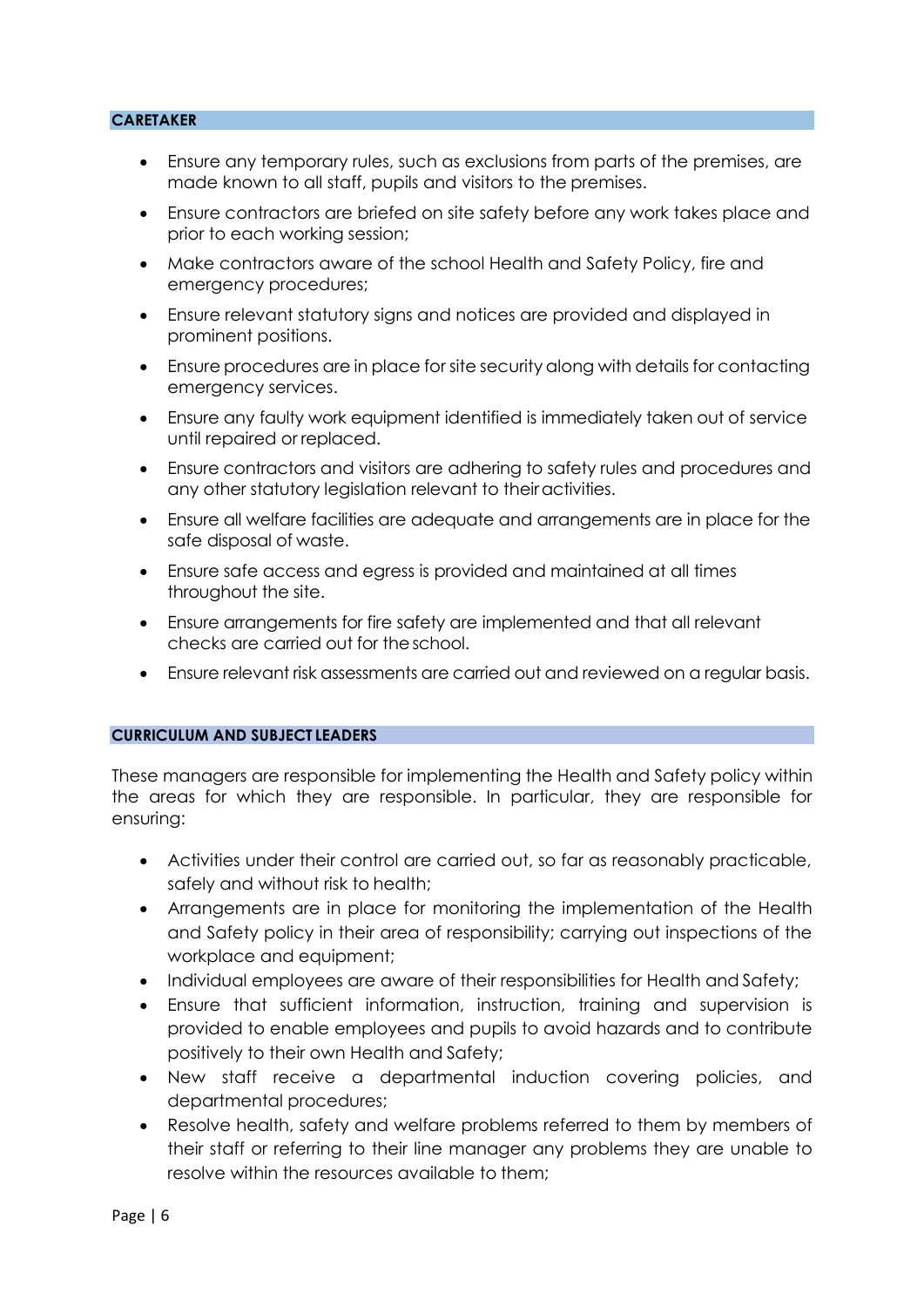- Ensure that risk assessments are carried out when necessary, and on a regular basis on the activities and equipment for which they are responsible;
- For lower risk departments, ensure that class room checklists are completed on a regular basis for all their departmental rooms,
- Ensure relevant Health and Safety information is communicated to all staff;
- First aid procedures are complied with;
- All accidents/incidents occurring in their area of control are reported and an incident report form is completed, and carrying out a preliminary investigation if necessary;
- Staff are aware of fire evacuation and other emergency procedures;

# **CLASS TEACHERS**

The safety of pupils in all learning environments on and off site is the responsibility of the class teacher. In addition to the general responsibilities of an employee a class teacher is expected to:

- Raise any health and safety concerns outside their control related to their class area with their immediate manager;
- Exercise effective supervision of pupils and where appropriate ensure they know of the general emergency procedures in respect of fire and first aid and the special safety measures of the teaching area;
- Know the particular health and safety measures to be adopted in their own teaching areas and to ensure they are applied;
- Ensure that appropriate and direct supervision is provided for pupils;
- Give clear instructions and warnings to pupils as often as necessary;
- Ensure that the school's Behaviour Policy is followed in all activities;
- Assess risk when planning activities and ensure that measures are in place to minimise the risks identified;
- Integrate all relevant aspects of safety into the teaching process and if necessary give specific lessons on safety and specific guidance to members of staff;
	- Set a good example and follow safe working procedures personally;
	- Ensure the use of protective clothing and guards where necessary;

 Ensure that staff, volunteers and visitors within their teaching jurisdiction are familiar with and follow all relevant aspects of this Health and Safety Policy, and other policies, procedures and guidance documents;

- Alert more senior staff to any health and safety concerns;
- Build in safety education in curriculum planning;
- Avoid introducing any personal items of equipment or substancesthat may cause unacceptable risk in their use.

NB. Supervisory Teaching Assistants and Teaching Assistants in charge of groups are responsible for the safety of pupils and for carrying out the duties noted above, even when under remote direction from a teacher.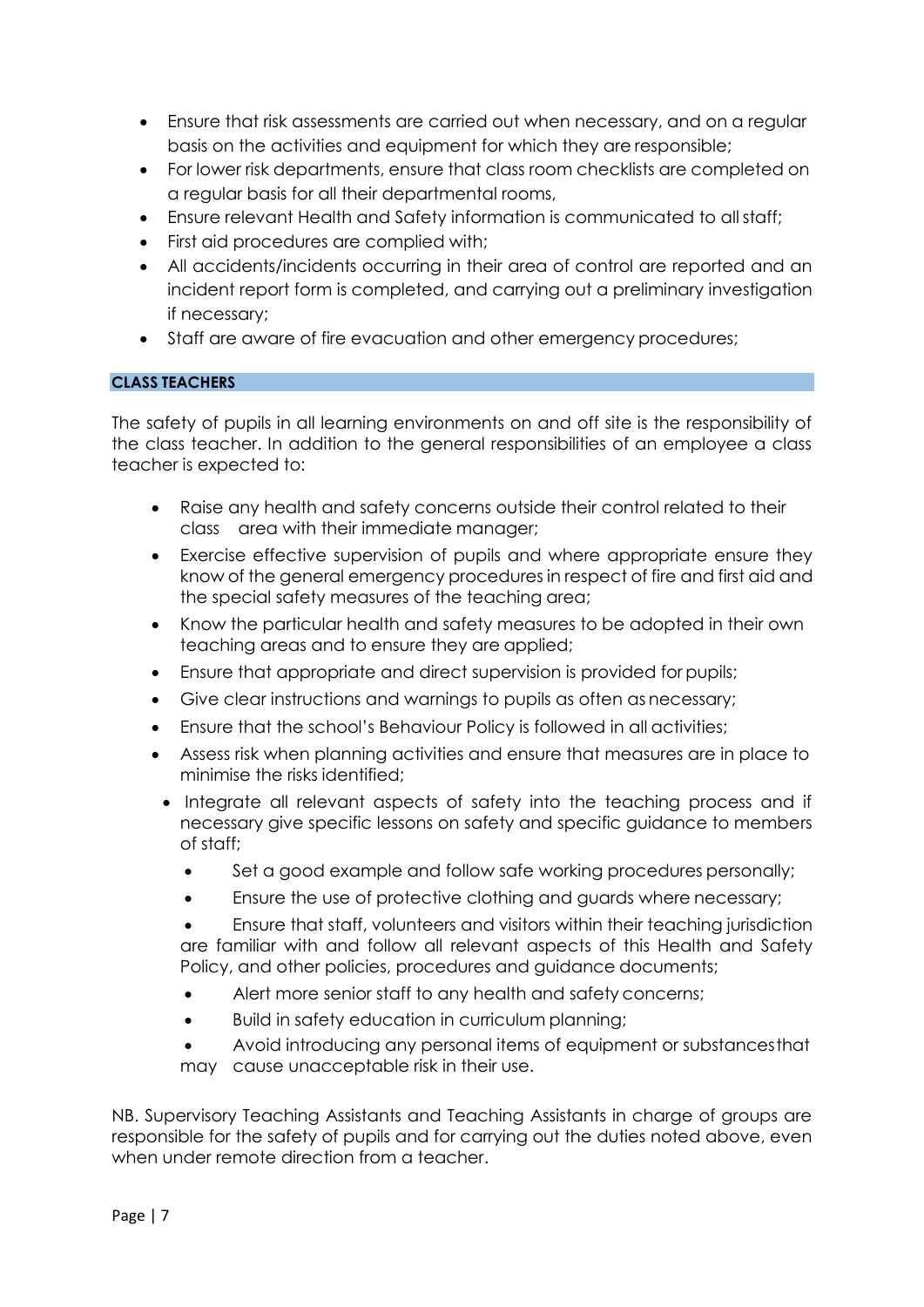## **ALL EMPLOYEES**

#### *All employees are expected to:*

- Take due care of their own health and safety and that of other persons working with them;
- Take due care of pupils' safety, taking account of the pupils' ability to manage risk and guard against common dangers;
- Co-operate with the governing body so far as is necessary to enable it to meet its responsibilities for health and safety;
- Use work equipment provided correctly in accordance with manufacturer's instructions and training;
- Report promptly, in the first instance to their manager or responsible person, any accidents, injury, significant near miss, incident of violence and aggression, cases of ill health / illness.
- Report any damage to the site or any fixtures, fittings or equipment
- Raise any concerns or problems which may have health and safety implications with their line manager or if they are unavailable the school's Site Manager or Business Manager.
- Comply with the health and safety instructions in force at any other establishments which they are required to visit in the course of their duties, so long as they do not compromise higher standards of health and safety set at the school.
- Co-operate fully with their Manager or Responsible Person on all matters pertaining to their health and safety at work.
- Not recklessly or intentionally interfere with, or misuse any equipment, safety devices etc. that has been provided in the interest of their health and safety at work.
- Wear any protective clothing or equipment and use any safety devices that have been provided for their health and safety while at work.
- Observe safety rules, comply with codes of practice, corporate and departmental health and safety policies and guidance, and adhere to safe working procedures at all times.
- Acquaint themselves with, and comply with, the procedure to follow in case of a fire or other emergency.
- Attend health and safety training as directed and undertake their work activities in accordance with any health and safety training provided to them.
- Attend local health and safety and safety induction on their first day of employment.
- Wear any authorisation badge/identity card that is issued to them, so that the authorisation badge/identity card is readily visible whilst on school grounds.
- Challenge unaccompanied third parties not displaying a visitor's badge on school premises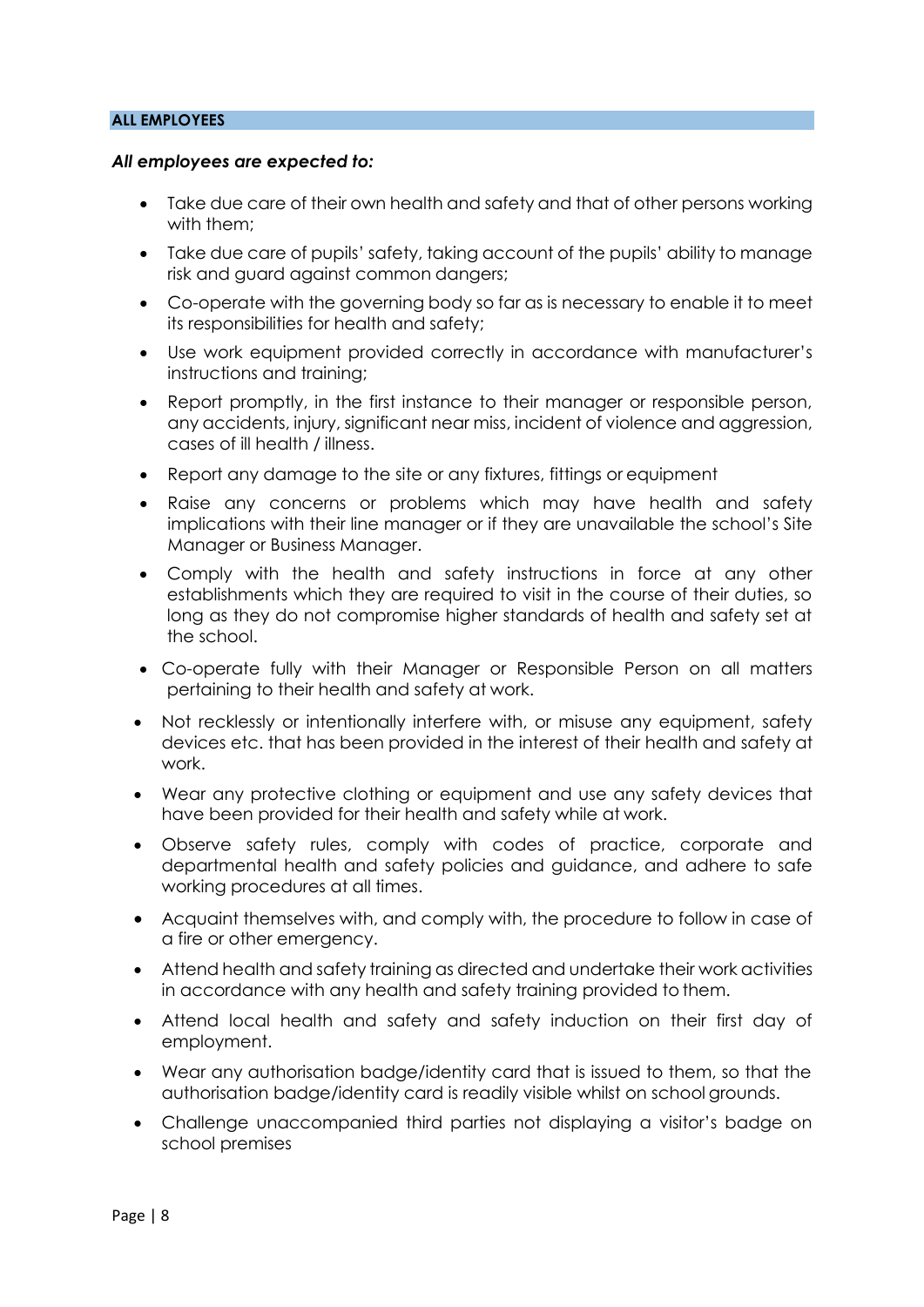#### **HEALTH AND SAFETY ADVISER/CONSULTANT SAFETY2BUSINESS**

It is the responsibility of the Health and Safety Adviser to:-

- Act as the schools "Competent" person (in conjunction with the Headteacher) on all health and safety issues, as required under The Management of Health and Safety at Work Regulations 1999 (as amended).
- Assist with and maintain the schools Health and Safety Policy document.
- Provide information and guidance to the Headteacher and Leadership Team on new health and safety legislation, guidance and research relevant to the schools operations
- Provide, upon request, general health and safety advice toschools.
- Report to the Headteacher regarding the schools health and safety performance.
- Undertake health and safety audits of the school or departments therein on an annual basis.
- Assist with any RIDDOR reportable or significant accidentinvestigation.
- Provide training to employees on relevant health and safety matters.

# **ARRANGEMENTS FOR HEALTH AND SAFETY**

#### **1. ACCESS AND EGRESS**

The School is committed to providing a safe place of work and a safe means of access and egress within all parts of premises where work is being undertaken.

*To achieve this, the School will ensure, so far as is reasonably possible, that: -*

- Articles or substances do not impede safe access and egress in the premises and that objects that may restrict safe movement within the premises are removed immediately.
- Safe systems of work are implemented in all areas where there is significant risk.
- Employees are encouraged to report any situation where safe access and egress is restricted or obstructed so that arrangements for the appropriate remedial action can be taken.
- All contractors will be closely monitored to ensure that they do not hinder safe access/egress of personnel when working at the premises.

To ensure that safe access and egress is maintained in all areas the Caretaker will ensure that regular inspections are undertaken.

All visitors must report to Reception on arrival. The door must be opened in person or remotely by a member of staff. Visitors will be required to sign in and then they willbe issued with an appropriate visitor's badge. Visitors are also required to sign out and hand back their visitors badge when leaving the school premises.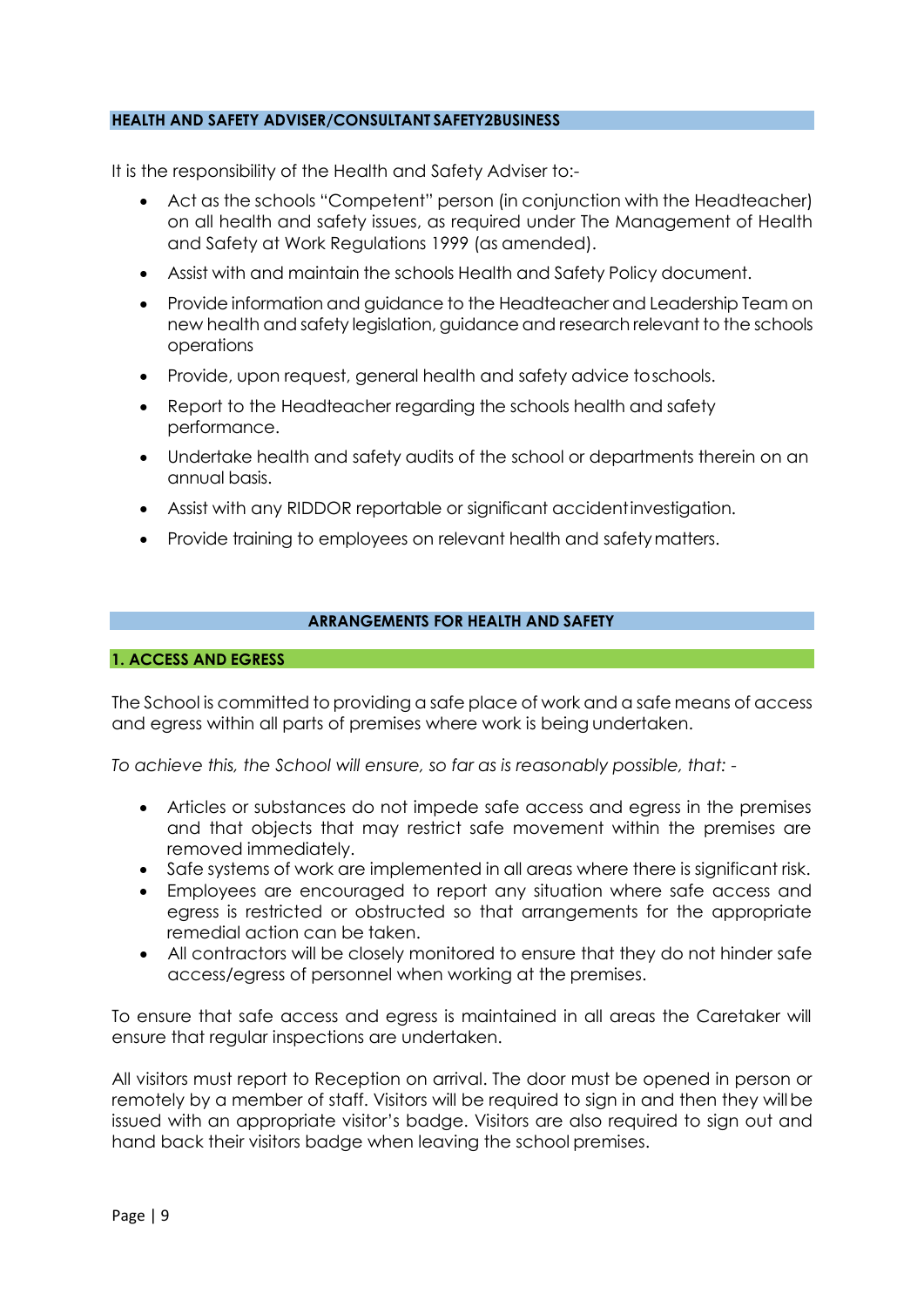#### **2. ACCIDENT REPORTING PROCEDURES**

*The School defines an accident as: -* An unplanned or unforeseen event which causes injury to persons, damage to property or a combination of both, i.e. a fall from height resulting in a fracture; incorrect operation of machinery leading to breakdown or damage.

*The school defines a near miss as: -* An unplanned or unforeseen event that does not cause injury or damage, but could have done so, i.e. items falling near to personnel; short-circuits on electrical equipment.

*The School defines a dangerous occurrence as: -* An unplanned or unforeseen incident that may not have caused a notifiable injury under the Reporting of Injuries, Diseases and Dangerous Occurrences Regulations (RIDDOR) but it had the potential to do so and must be reported to the enforcing authority. Lists of dangerous occurrences that must be reported are shown on the RIDDOR flowchart **(Appendix 2).**

The first priority when an accident occurs is to give the correct first aid treatment to injured parties, if the incident is serious enough to warrant medical intervention the competent person present will dial 999 and request an ambulance/paramedic.

When the casualty has received suitable medical/first aid treatment details of the accident should be recorded in the accident file for future reference.

In order to determine what corrective action is necessary to prevent a repetition it is essential to isolate all contributing factors. This can only be done by an investigation. The outcome of all investigations will be communicated to all members of staff who need to take action as a result of an accident.

Accident investigations will be carried out to establish the facts relating to the accident/incident not individual's opinions. Under no circumstances will such investigations be used as a mechanism to apportion blame. Investigations are primarily a management tool to identify suitable measures to prevent a recurrence.

All accident information that is entered onto an accident form will be kept for a minimum of four years for employees and up until the age of 21 for pupils.

Accidents that occur to contractors on site must be reported to the school office and the contractor company.

Near misses are defined as incidents that almost become accidents, but only missing by a very small margin of error. All near misses should be reported and recorded because a series of near misses could very easily escalate to an accident.

Relevant risk assessments and safe systems of work may require revision following either an accident or a near miss incident.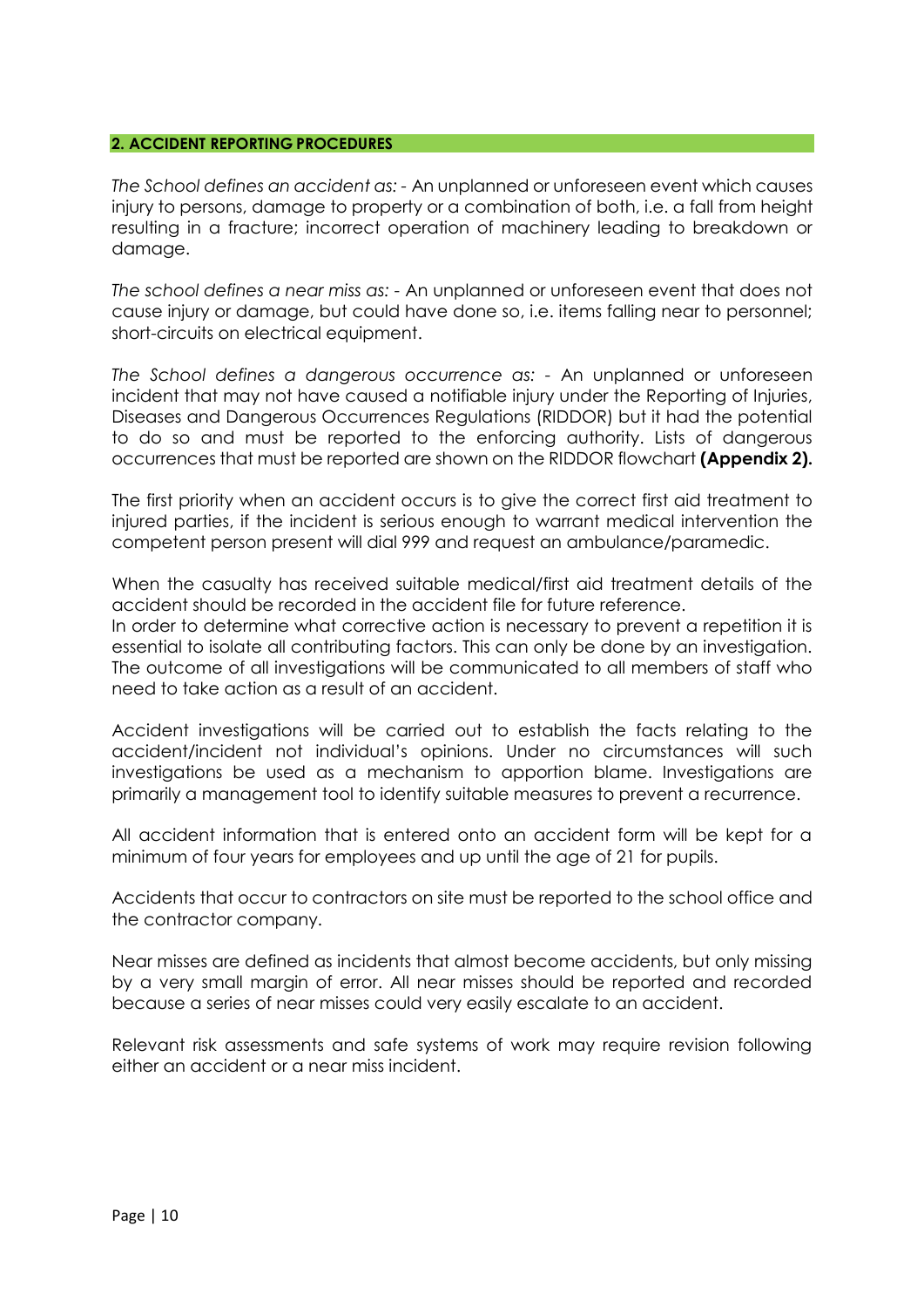#### **RIDDOR AND EMPLOYEES**

The Reporting of Injuries, Diseases and Dangerous Occurrence Regulations (RIDDOR) require employers to report certain accidents, occupational diseases and specified dangerous occurrences arising out of or in connection with work. Under RIDDOR the responsible person must report the following work related accidents, including those resulting from physical violence, if an employee or self-employed person is injured while working at the premises:-

- Accidents which result in death or major injury must be reported immediately
- Accidents which prevent the injured person from continuing their normal work for more than seven days must be reported within 15 days of the accident.

*Specified injuries include:-*

- A fracture, other than to fingers, thumbs or toes
- Amputation
- Any injury likely to lead to permanent loss of sight or reduction in sight
- Any crush injury to the head or torso causing damage to the brain or internal organs
- Serious burns (including scalding), which:
	- o Cover more than 10% of the body, or
	- o Cause significant damage to the eyes, respiratory system or other vital organs
- Any scalping requiring hospital treatment
- Any loss of consciousness caused by head injury or asphyxia
- Any other injury arising from working in an enclosed space which:
	- o Leads to hypothermia or heat induced illness; or
	- o Requires resuscitation or admittance to hospital for more than 24 hours

## **PHYSICAL VIOLENCE**

Some acts of non-consensual physical violence to a person at work, which result in death, major injury or a person being incapacitated for over 7 days are reportable. In the case of an over 7 day injury, the incapacity must arise from a physical injury and not as a result of a psychological reaction to the act of violence. Violent incidents between pupils, should be dealt with in accordance with the schools policy for behaviour management

#### **REPORTABLE DISEASES**

Employers must report occupational diseases (listed at [www.hse.gov.uk/riddor\)](http://www.hse.gov.uk/riddor) when they have received a written diagnosis from a doctor that they, or their employee, have one of the conditions and the sufferer has undertaken activities that correspond with the condition listed in RIDDOR

*Accidents involving contractors working on school premises are normally reportable by their employer.*

It is the responsibility of the Business Manager to investigate the accident/dangerous occurrence and contact the national incident centre immediately when necessary. If there is any doubt about reporting accidents or dangerous occurrences the Business Manager will seek advice from their S2B Risk Consultant or via the HSE website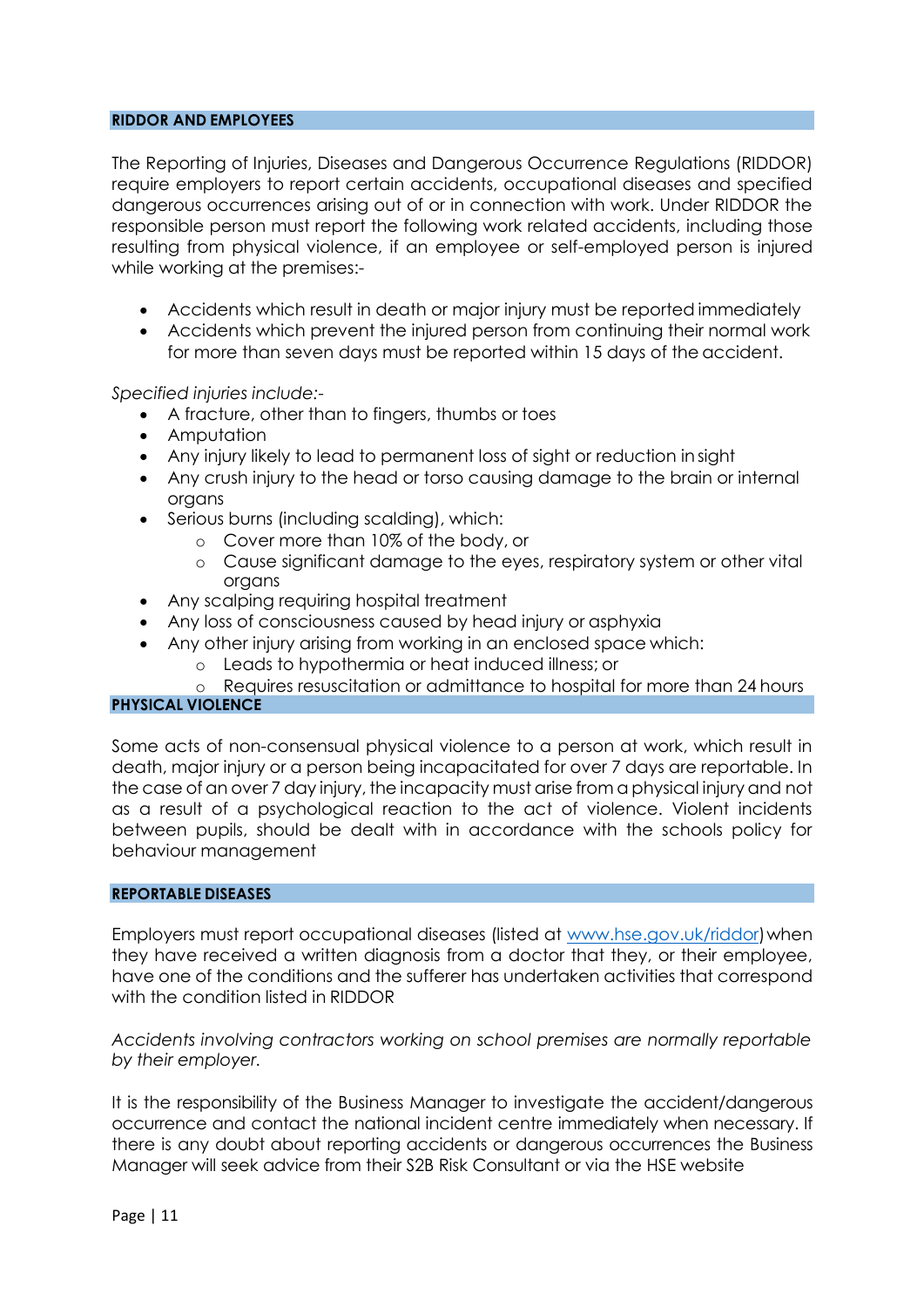## [www.hse.gov.uk/](http://www.hse.gov.uk/)riddor/reportable-incidents.htm

*RIDDOR and PUPILS and other people who are not at work*

Injuries to pupils and visitors who are involved in an accident at school or an activity organised by the school are only reportable under RIDDOR if:-

- The accident results in the death of the person and arose out of or in connection with the work activity; or
- The accident results in an injury that arose out of or in connection with a work activity and the person is taken from the scene of the accident to hospital.

Specified injuries and occupational diseases only apply to employees. If a pupil is absent from school following an incident this is not reportable.

# **HOW TO DECIDE IF AN ACCIDENT TO A PUPIL 'ARISES OUT OF OR IS IN CONNECTION WITH WORK'?**

The responsible person at the school should consider whether the incident is caused by:-

- A failure in the way a work activity was organised (e.g. inadequate supervision of a field trip),
- The way equipment or substances were used (e.g. lifts, machinery, experiments etc),
- The condition of the premises (e.g. poorly maintained or slippery floors).

The above are only reportable if they occur and if the accident results in a pupil's death or they are taken from the scene of the accident to hospital.

#### **PE**

Not all sports injuries to pupils are reportable. The essential test is whether the accident was caused by the condition, design or maintenance of the premises or equipment, or as a result of inadequate arrangements for supervision of an activity.

*Examples of reportable incidents would include:*

- the condition of the premises or sports equipment being a factor in the incident, for example a pupil slips and fractures an arm because a member of staff had used the wrong polish and left the sports hall floor too slippery for sports; or
- there was inadequate supervision to prevent an incident, or failings in the organisation and management of an event. For example pupil's arm being struck by a trampoline whilst folding the equipment away and member of staff was not actively involved.

#### **RECORDS MANAGEMENT**

All accident information that is entered onto an accident form will be kept for a minimum of four years for employees and up until the age of 21 for pupils. Accidents that occur on the school premises or while undertaking work on behalf of the school must be reported to the Business Manager.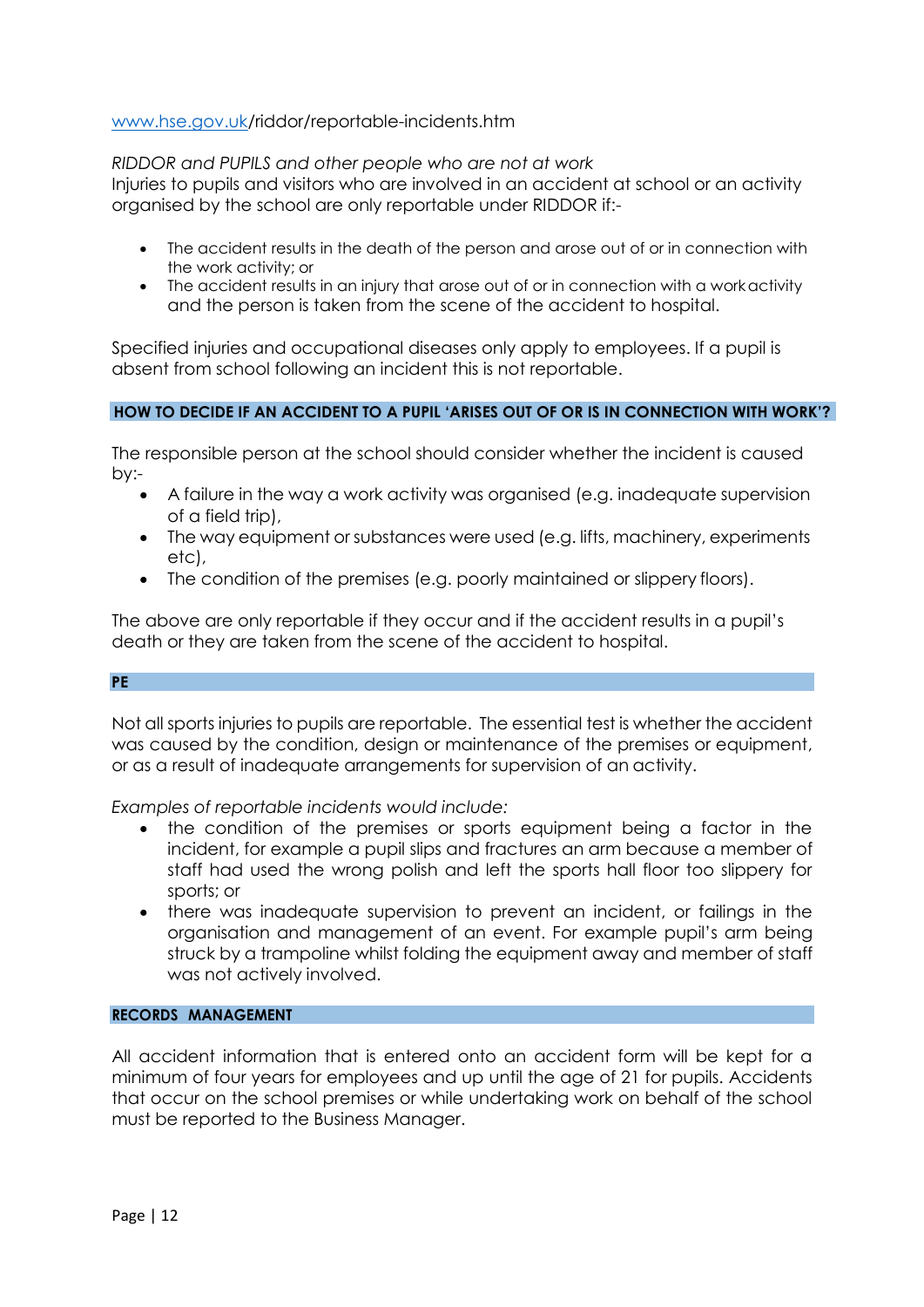#### **3. ASBESTOS**

The Headteacher must ensure that an appropriate Asbestos Survey has been undertaken and that a comprehensive survey report has been produced. The School is responsible for ensuring that a copy of the Asbestos Survey Report is kept within the school. A copy of the Asbestos Survey Report is to be kept by the caretaker and contractors must read and understand it BEFORE starting work in an area that is known to have Asbestos containing materials.

Staff should be instructed not to drill holes or affix things to walls (e.g. notice boards, posters, cables) without obtaining approval from the Headteacher or Site Manager so the Asbestos Management Plan can be checked to determine if the surface area contains asbestos. The same approval must be obtained for any alterations, changes or modifications made to floor coverings.

For more information contact the Site Manager.

## **4. CONSULTATION WITH EMPLOYEES**

We acknowledge that we have a duty to consult with our employees regarding matters affecting their health and safety whilst at work. This will be done through termly Health and Safety Committee meetings where staff representatives will be present and will determine where wider consultation is necessary.

#### **5. CONTROL OF CONTRACTORS AND VISITORS**

The Health and Safety at Work etc. Act 1974, places a duty on our school, as well as the contractors that it employs, to protect the health, safety and welfare of employees, contractors, visitors and anyone else who may be affected when contractors are working at the school premises. The school accepts that hazardous situations may be encountered during the school's activities. Injuries can occur from collision with moving vehicles, falls from height, falling materials and many more. Precautions should be taken to ensure the safety of visitors to site as far as is reasonably practicable. Suitable precautions will be put into place to prevent access to the site by unauthorised persons. The school will carry out the following precautions: -

- All visitors will be required to sign an attendance register indicating the time of arrival and departure.
- Sites display the appropriate warning and information signs prominently.
- All vehicle and pedestrian routes will be kept clean and clear of obstructions and will be regularly inspected
- Ladders will be blocked off at the bottom and loose ladders will either be secured (i.e. chained) or removed to prevent unauthorised use.
- All electrical equipment will either be securely locked away or effectively locked off.
- All plant and machinery will be immobilised, and energy source positively locked off.
- Petroleum spirit, compressed gas and chemicals will be locked away when not in use.
- Materials should not be stacked too high and should be stable.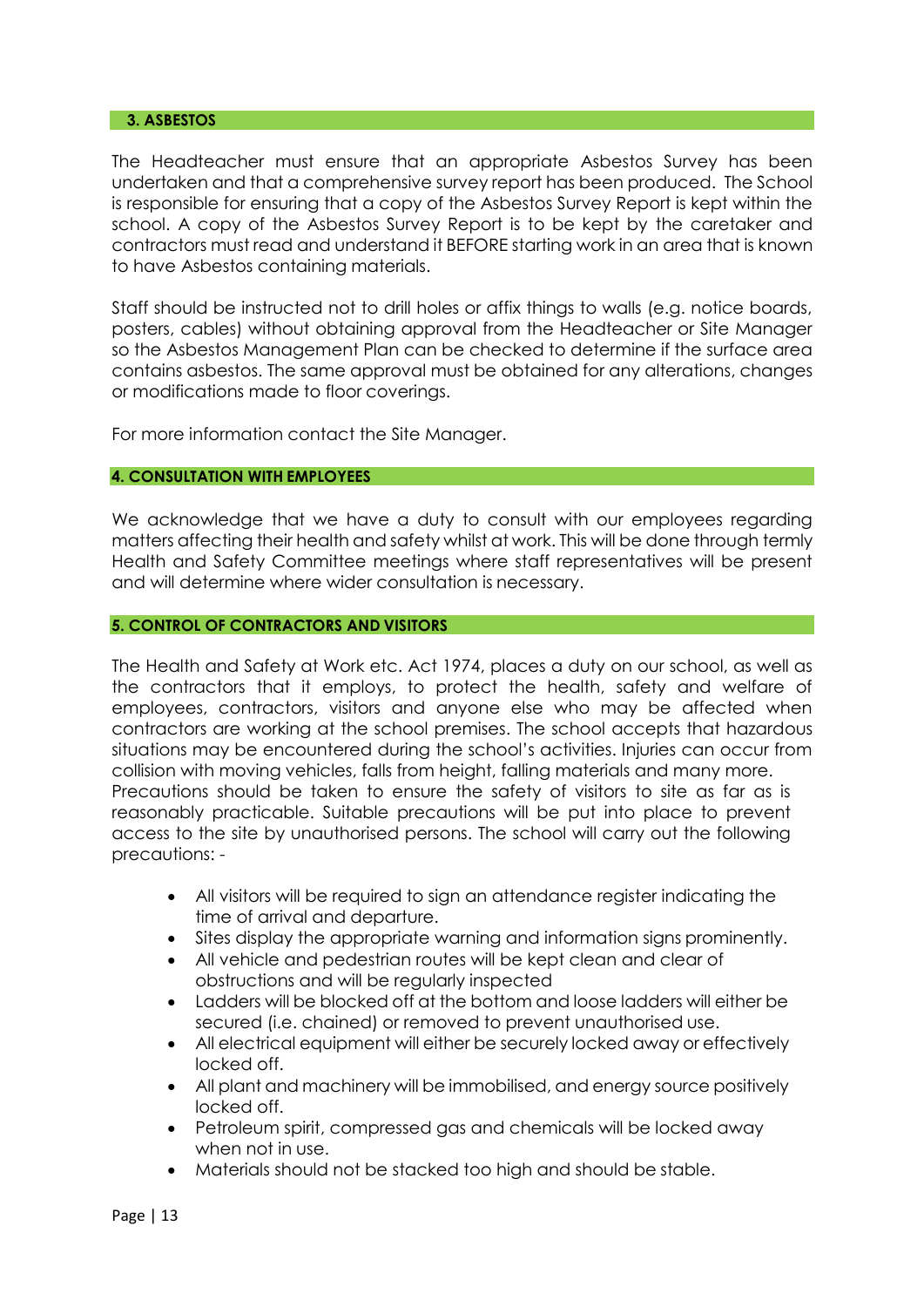• Lighting will be used where required to ensure the safe movement around the site during darkness.

## **IN ORDER TO ENSURE THAT COMPETENT CONTRACTORS ARE APPOINTED, THE SCHOOLWILL:**

- Review all sub-contract companies who undertake work by issuing contractors questionnaires, which must be returned along with other relevant health and safety information i.e. method statements, risk assessments before any work is commenced. When this has been completed and the documents assessed, the contractors will be placed on an approved list for future consideration.
- All work that is undertaken by sub-contractors will be supervised on a dayto-day basis by the nominated person in order that health and safety standards are monitored.
- The overall performance of contractors will be reviewed on a regular basis by management, and individual contractors whose standards do not meet those of the school will be removed from the approved list.
- After a contractor has undertaken work, the Site Manager will check that the work has been completed satisfactorily and the area has been left in a safe condition ensuring all debris and tools have been removed.
- All electrical equipment that is brought onto the premises by contractors must be suitably marked and hold the appropriate test certificates. Where electrical equipment is supplied by the school for use by contractors the equipment will be tested at least annually by a competent person.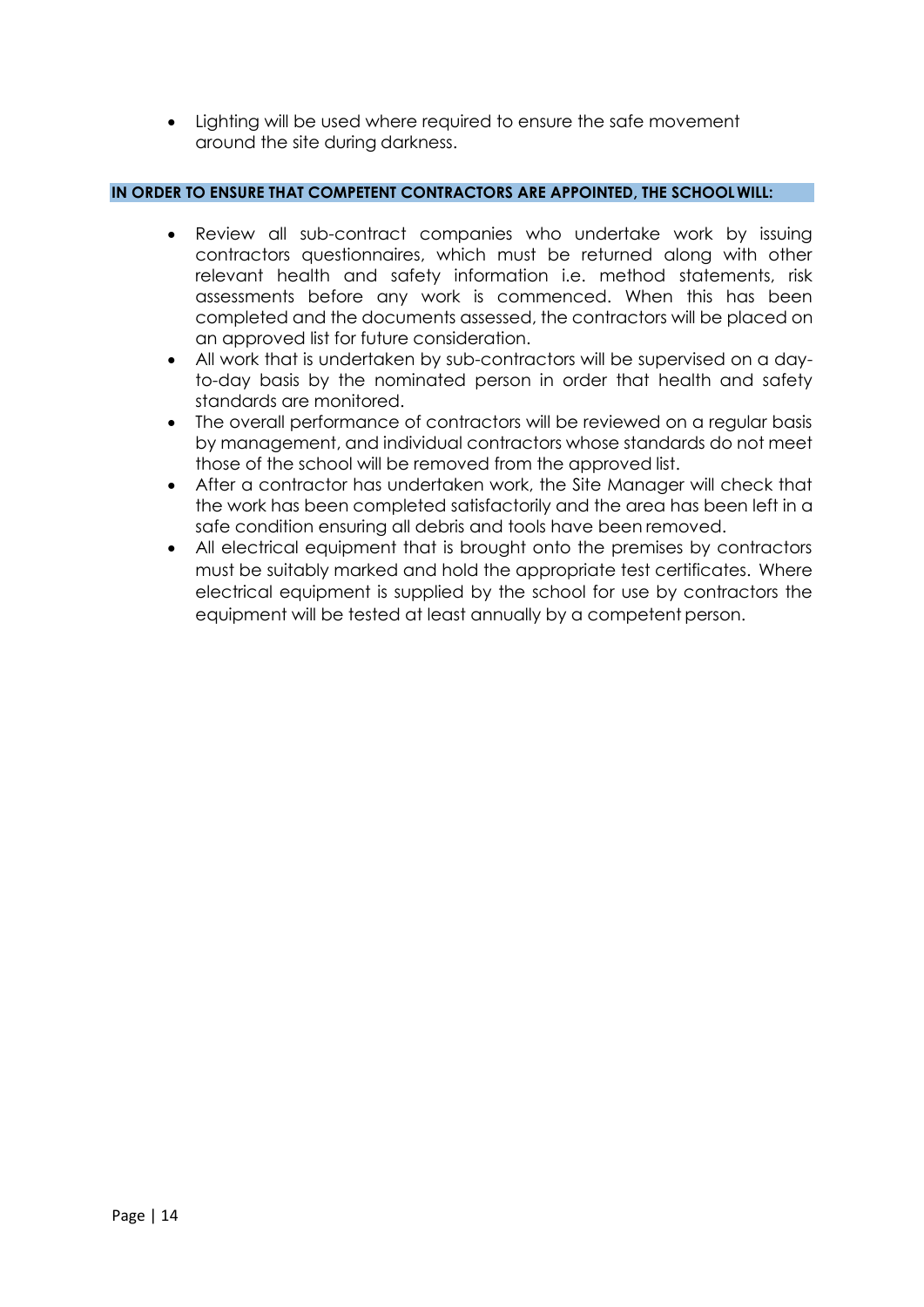|                                                                                                                                           | <b>REDDISH VALE CONTRACTOR'S HEALTH AND SAFETY APPROVAL</b>                           |                                  |              |                                 |                                 |  |
|-------------------------------------------------------------------------------------------------------------------------------------------|---------------------------------------------------------------------------------------|----------------------------------|--------------|---------------------------------|---------------------------------|--|
| <b>NAME OF CONTRACTOR</b>                                                                                                                 |                                                                                       | TEL. NO                          |              |                                 |                                 |  |
| <b>ADDRESS</b>                                                                                                                            |                                                                                       |                                  |              |                                 |                                 |  |
| 1. TYPE OF SERVICES PROVIDED                                                                                                              |                                                                                       |                                  |              |                                 |                                 |  |
| 2. APPROX. NUMBER OF EMPLOYEES                                                                                                            |                                                                                       |                                  |              |                                 |                                 |  |
| 3.                                                                                                                                        | <b>RELEVANT ACCREDITATIONS E.G. GAS SAFE</b>                                          |                                  |              |                                 |                                 |  |
| 4.                                                                                                                                        | <b>RELEVANT QUALIFICATIONS / EXPERIENCE</b><br><b>HELD BY SCHOOL AND/OR EMPLOYEES</b> |                                  |              |                                 |                                 |  |
| <b>INSURANCE (COPIES OF POLICIES MAY BE</b><br>5.<br><b>REQUESTED)</b>                                                                    |                                                                                       | <b>INSURER</b>                   | <b>LIMIT</b> | <b>OF</b><br><b>INDEMNITY £</b> | <b>DATE OF</b><br><b>EXPIRY</b> |  |
| - PUBLIC LIABILITY                                                                                                                        |                                                                                       |                                  |              |                                 |                                 |  |
| - PROFESSIONAL INDEMNITY                                                                                                                  |                                                                                       |                                  |              |                                 |                                 |  |
| - EMPLOYER'S LIABILITY                                                                                                                    |                                                                                       |                                  |              |                                 |                                 |  |
| DO YOU HAVE A HEALTH AND SAFETY<br>6.<br><b>POLICY?</b><br>(IF YES, PLEASE PROVIDE A COPY)                                                |                                                                                       |                                  | YES / NO     |                                 |                                 |  |
| 7. DO YOU HAVE DOCUMENTED RISK<br><b>ASSESSMENTS FOR THE SERVICES YOU</b><br><b>PROVIDE (IF YES, PLEASE PROVIDE COPIES)</b>               |                                                                                       | YES / NO                         |              |                                 |                                 |  |
| IN THE LAST 5 YEARS, HAVE YOU<br>8.<br>- BEEN PROSECUTED FOR AN OFFENCE UNDER                                                             |                                                                                       | YES / NO                         |              |                                 |                                 |  |
| <b>HEALTH &amp; SAFETY LAW?</b><br>- BEEN SERVED WITH AN IMPROVEMENT OR<br><b>PROHIBITION NOTICE?</b><br>(IF YES, PLEASE PROVIDE DETAILS) |                                                                                       | YES / NO                         |              |                                 |                                 |  |
| 9. PLEASE PROVIDE DETAILS OF TWO CLIENTS TO<br>WHOM REFERENCE CAN BE MADE AS TO YOUR<br><b>HEALTH AND SAFETY STANDARDS.</b>               |                                                                                       | <b>SCHOOL</b>                    |              |                                 |                                 |  |
|                                                                                                                                           |                                                                                       | <b>NAME OF CONTACT</b>           |              |                                 |                                 |  |
|                                                                                                                                           |                                                                                       | TEL. NO.                         |              |                                 |                                 |  |
|                                                                                                                                           |                                                                                       | <b>SCHOOL</b>                    |              |                                 |                                 |  |
|                                                                                                                                           |                                                                                       | <b>NAME OF CONTACT</b>           |              |                                 |                                 |  |
|                                                                                                                                           |                                                                                       | TEL. NO.                         |              |                                 |                                 |  |
| <b>APPLICATION COMPLETED BY</b>                                                                                                           |                                                                                       | (SIGNATL RE)<br>(NAME)<br>(DATE) |              |                                 |                                 |  |
| <b>FOR OFFICE USE</b>                                                                                                                     |                                                                                       |                                  |              |                                 |                                 |  |
| <b>APPROVED BY</b>                                                                                                                        |                                                                                       | (NAME)                           | (SIGNATURE)  |                                 | (DATE)                          |  |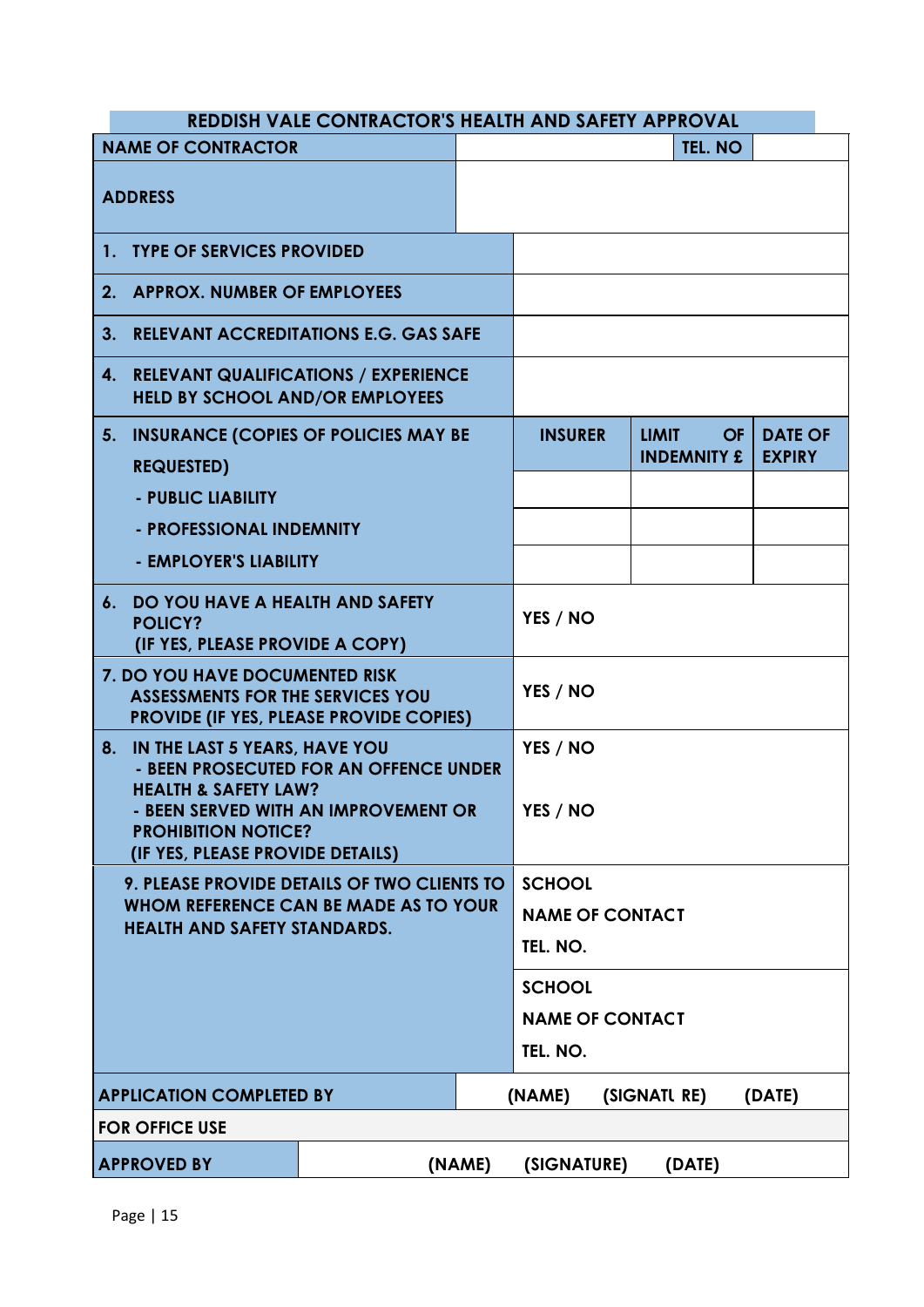#### **6.CONSTRUCTION (DESIGN & MANAGEMENT) REGULATIONS 2015**

## **PLANNING**

Before the commencement of any construction work the school will gather health and safety information relating to the proposed project. For larger projects the school will seek support and advice from appropriately trained and experienced experts to assist with the CDM regulations.

# **INFORMATION WILL BE SOUGHT (INITIALLY AT TENDER STAGE) FROM THE FOLLOWING SOURCES WHEREVER POSSIBLE:**

- Reddish Vale High School.
- Designers.
- Contract documents.
- Other contractors.
- Specialist contractors and consultants.
- Trade and contractor organisations.
- Equipment and material suppliers.
- HSE guidance.
- British standards.

# **THE SCHOOL WILL SEEK INFORMATION RELATING TO THE HISTORY OF THE WORK SITE AND ITS SURROUNDINGS WITH PARTICULAR ATTENTION PAID TO:**

- Unusual features which may affect the work.
- The presence of contaminants such as asbestos.
- Overhead and underground services.
- Unusual ground conditions.
- Public rights of way.
- Nearby schools, footpaths or railways.

In projects where the CDM regulations apply the school will examine the preconstruction stage health and safety plan for any relevant information.

#### **CONSTRUCTION, DESIGN & MANAGEMENT (CDM) 2015 – PrincipalContractor**

Under the construction (Design and Management) Regulations 2015 the School may be required to act in the capacity of a Principal Contractor.

The school's key duties as a contractor appointed on a project will be to:-

- Formulate a Construction Phase Health & Safety Plan before any works commence on site (Commercial and Domestic Works).
- Plan, Manage, Monitor and Coordinate the Construction Phase.
- Ensure that any person appointed by the school has the necessary skills, knowledge and experience to carry out their work activities.
- Plan and manage risks associated with the Construction Works (i.e. Plant and Equipment, Information, Instruction and Training, Supervision on site).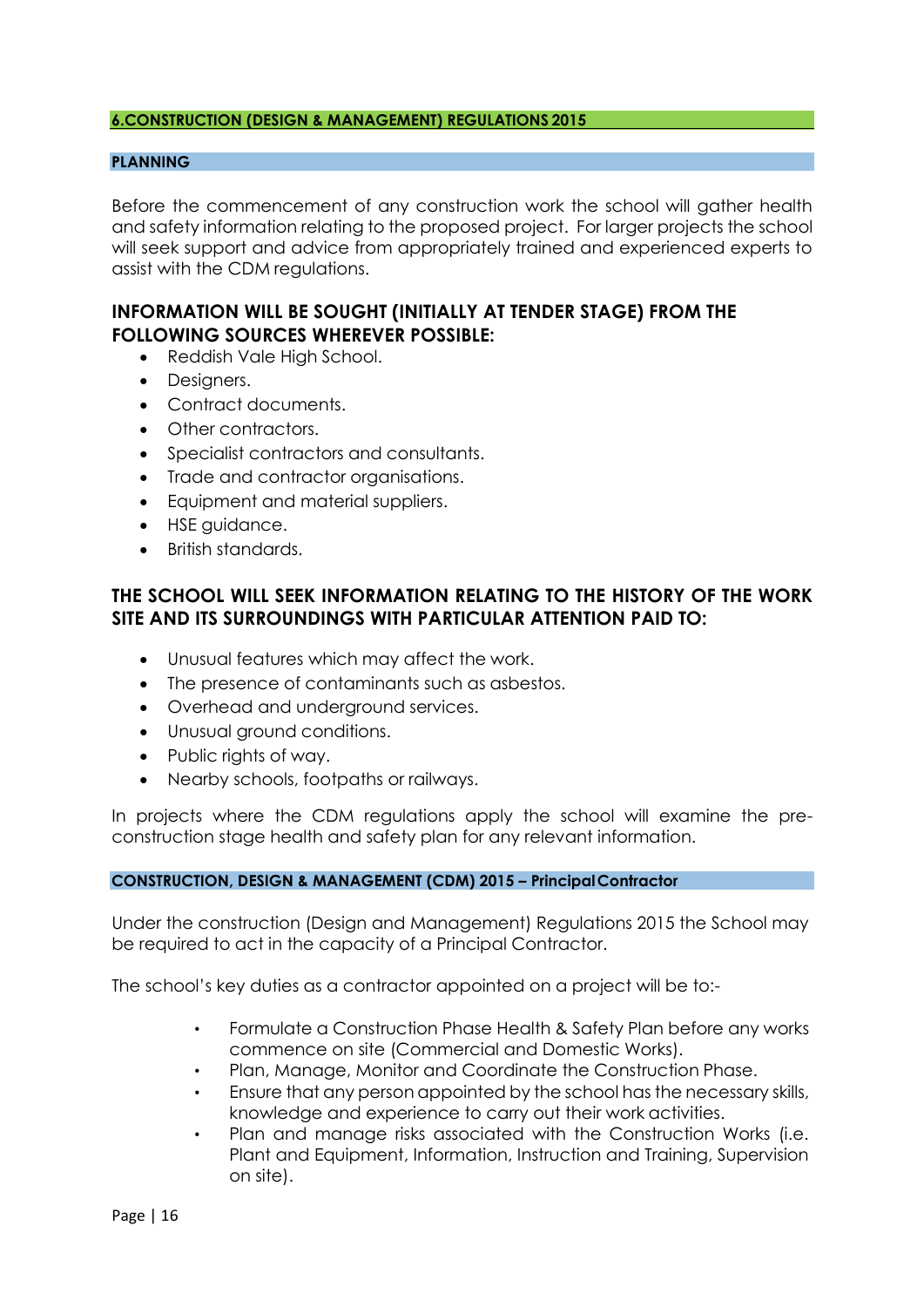- Provide visible leadership through Site Managers actions.
- Have a Systematic approach to Managing Workers.
- Have a Systematic approach to effective Monitoring of the Project.
- Coordinate Contractors under school control.
- Provide Suitable Site Inductions.
- Prevent unauthorised access to site.
- Provide Welfare Facilities.
- Liaise with the Principal Designer.
- Advise Clients of their Responsibilities.

#### **HEALTH AND SAFETY FILE**

A Principal Designer need only be appointed where there is more than one contractor involved in a project and only then is a Health and Safety File needed.

It is for the Principal Designer to produce with the help of Reddish Vale (having produce Pre-Construction Information) put together a Health & Safety File, the file must contain information about the current project that is likely to be needed to ensure health and safety during any subsequent work such as maintenance, cleaning, refurbishment, or demolition, such as:

- a) a brief description of the work carried out;
- b) any hazards that have not been eliminated through the design and construction processes, and how they have been addressed (e.g. surveys or other information concerning asbestos or contaminated land);
- c) key structural principles (e.g. bracing, sources of substantial stored energy including pre- or post-tensioned members) and safe working loads for floors and roofs;
- d) hazardous materials used (e.g. lead paints and special coatings);
- e) information regarding the removal or dismantling of installed plant and equipment i.e. any special arrangements for lifting such equipment);
- f) health and safety information about equipment provided for cleaning or maintaining the structure;
- g) the nature, location and markings of significant services, including underground cables; gas supply equipment; fire-fighting services;
- h) Information and as-built drawings of the building, its plant, and equipment i.e. the means of safe access to and from service voids and fire doors.

The file should not include things that will be of no help when planning future construction work such as:

- Pre-construction information:
- The construction phase plan;
- Contractual documents;
- Safety method statements etc.

Information must be in a convenient form, clear, concise, and easily understandable.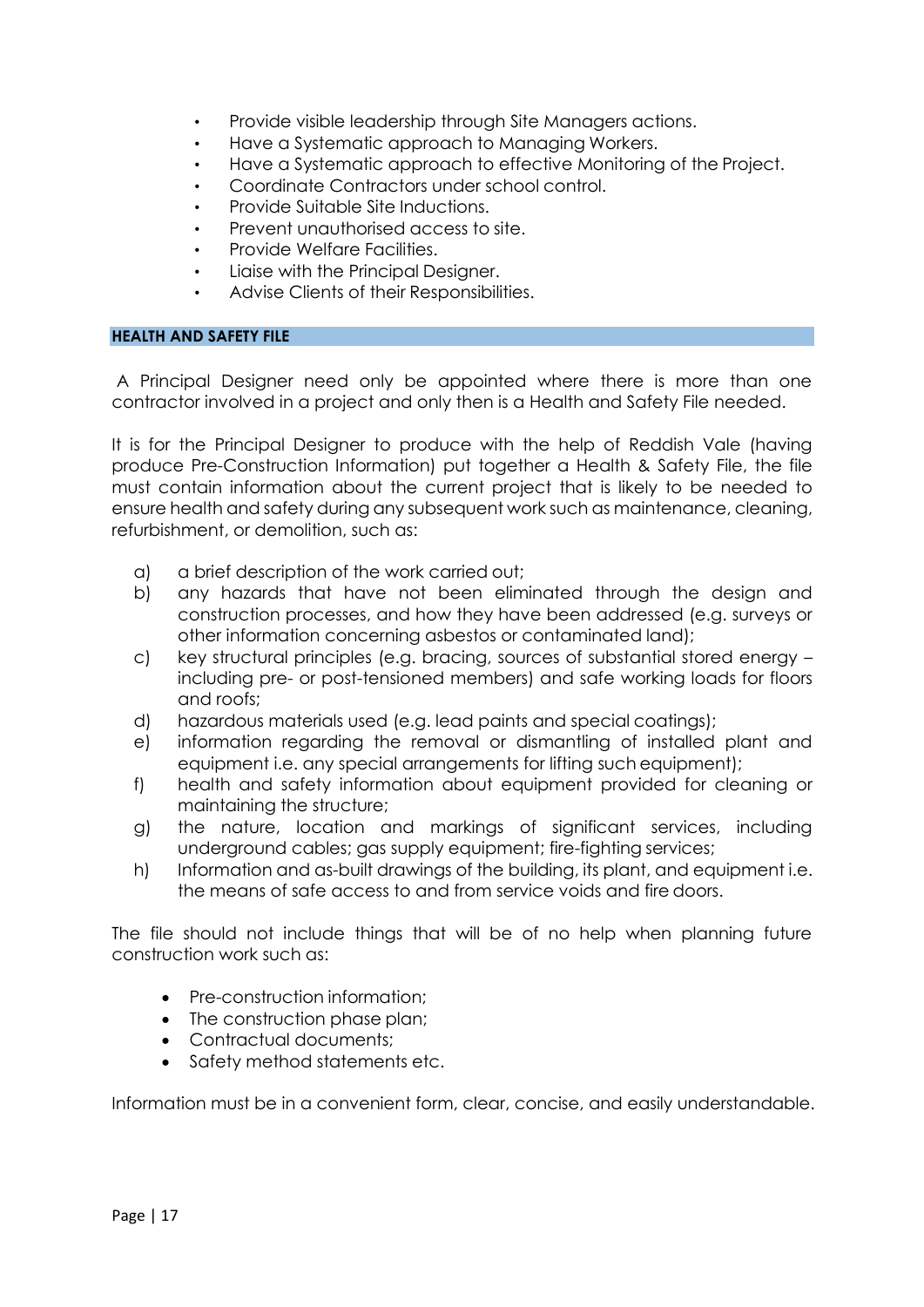#### **CONSTRUCTION PHASE PLAN**

Where we are required to put together a Construction Phase Plan, the plan will contain, as a minimum:

- a) A description of the project such as key dates and details of key members of the project team;
- b) how the work will be managed;
- c) the health and safety aims for the project;
- d) the site rules;
- e) arrangements to ensure cooperation between project team members and coordination of their work e.g. regular site meetings;
- f) arrangements for involving workers;
- g) site induction;
- h) welfare facilities; and
- i) Fire and emergency procedures.

#### **PERMITS TO WORK**

When any hazardous work is undertaken (by Contractors or school staff) a Permit to Work should be used. This would include any works producing flames, producing heat or sparks, working at height, live work on electricity supply systems, or work in confined spaces (this list is not exhaustive). The purpose of a permit to work is to ensure that any high risk or hazardous work is properly planned and authorised. The permit specifies any precautions to be taken and highlights any prohibited activities. A permit to work specifies the date, time and location of the work, and ensures any persons affected by the work is aware and provides a record of the work, the precautions and the equipment used. An example of a permit to work is included in **Appendix 3**. Use of permits to work on the school site will be managed and coordinated by the Site Manager

#### **SELECTION AND CONTROL OF SUB-CONTRACTORS**

The school accepts that in any client/contractor relationship, both parties will have duties under health and safety law. The school will clearly identify all aspects of work that they want the sub-contractor to do. This process should consider the health and safety implications of the proposed work and should follow the stages described below.

#### **All CONTRACTORS WORKING FOR THE SCHOOL MUST FOLLOW SITE RULES:**

**All contractors must be suitably inducted on to the site.**

**Suitable footwear must be worn at all times, when necessary footwear should be fitted with toe Protection.**

**Ear defenders must be worn whilst using cutting tools and when undertaking noisy activities. If necessary, the area should be cordoned off to prevent any access and exposure to unauthorised personnel.**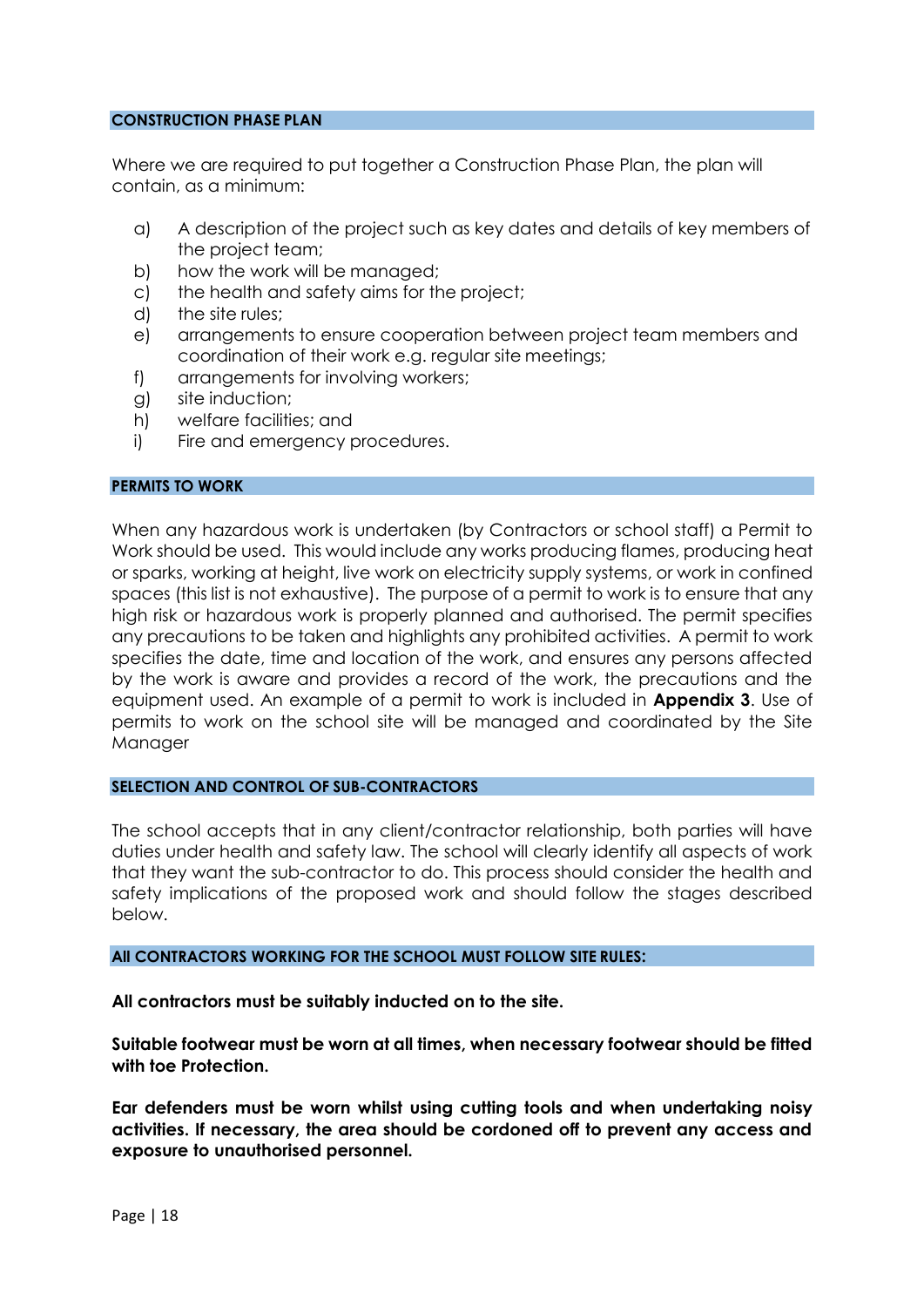**When undertaking work activities involving working above head height suitable hard hats must be worn**

**Safety goggles must be worn when cutting and drilling tools are being used.**

**Under no circumstances are any contractors permitted to eat, drink or smoke in any other areas that are not specifically designed for the purpose.**

**All contractors are required to seek the permission of the senior person present prior to using any welfare facilities provided by the school.**

**When using 110-volt power tools the transformer is plugged directly into the power supply and 110-volt extension leads used where necessary.**

**All extension leads are checked daily for breaks and cuts and where necessary damaged extension leads are shortened or discarded.**

**All lifting slings, lifting equipment and lifting accessories are to be visually checked before use and have been inspected / tested in accordance with statutory requirements.**

**All accidents are to be reported to the senior person present immediately so that he/she can record the incident in the accident book.**

**All power tools should be in a good condition and suitably tagged to show that they have been PAT tested.**

#### **METHOD STATEMENTS (where required)**

Although not a legal requirement the school recognises that methodstatements can be an effective management tool for the safe co-ordination of on-site activities. Method statements should be based on the results of risk assessments and should communicate the safe system of work to relevant individuals.

The method statements for the school will be prepared by the Project Manager and will illustrate in a logical sequence, how the work is intended to be carried out and describe all of the relevant control measures as identified in the risk assessment. To ensure that other contractors/subcontractors activities do not adversely affect others employed on the site the Project Manager (where required) will seek method statements from all parties involved. This will enable the school to safely co-ordinate on-site activities.

#### **SETTING OUT THE SITE**

The positioning of temporary buildings will be planned in advance to ensure that the structures are placed on stable ground and suitable utility services are available such as water, drainage, electricity etc. Full COSHH assessments will be supplied in respect of any hazardous substances that are to be used by employees andcontractors.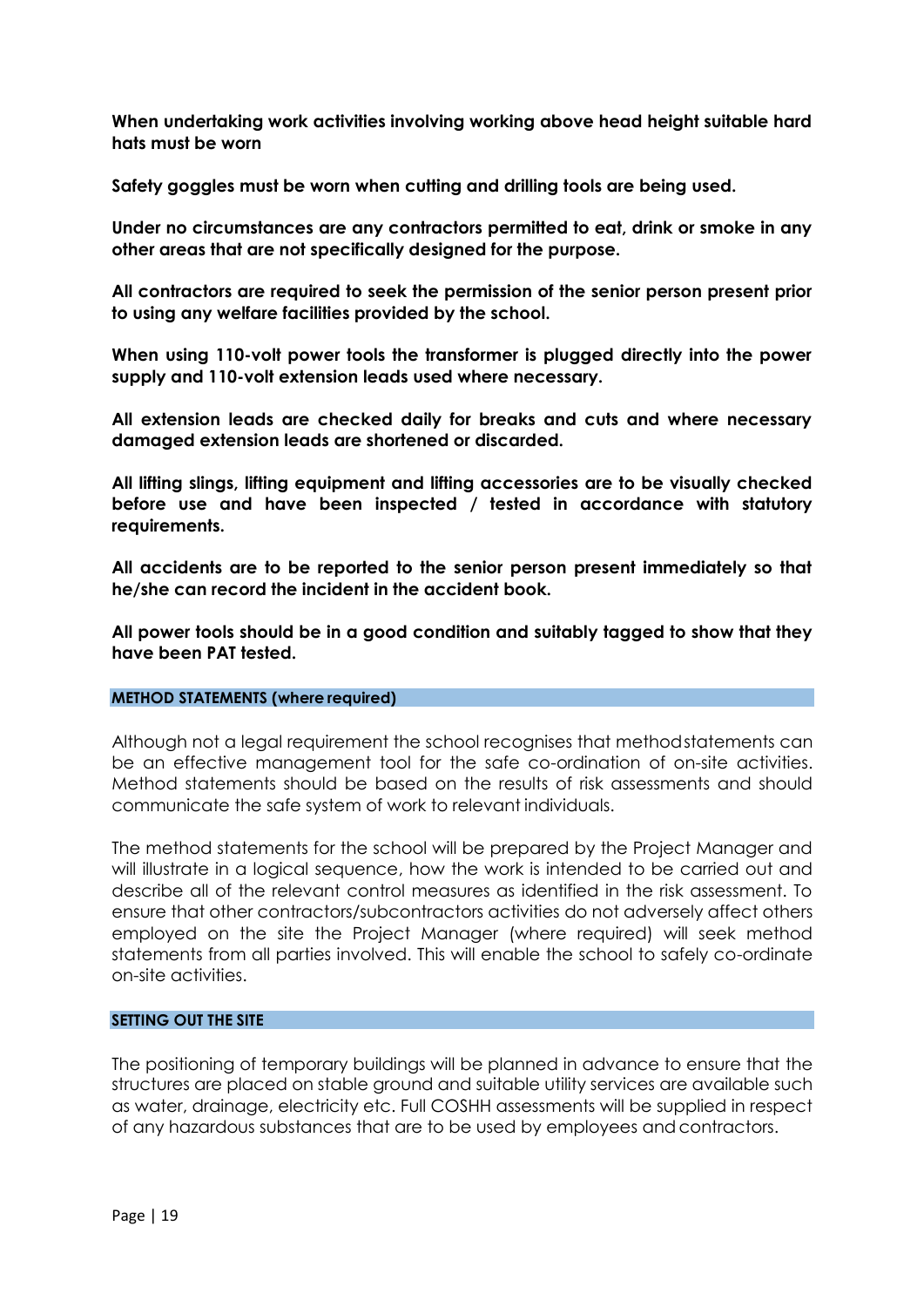Suitable fire appliances will be provided in all temporary buildings prior to the facilities being used. Notice boards will be erected in prominent positions upon which will be displayed all relevant statutory notices and forms prior to any work commencing. Notices will also be displayed explaining all emergency procedures.

First-aid facilities will be determined by a risk assessment and will be provided as required. In order that the school complies with the Construction (Health, Safety and Welfare) Regulations, toilets, welfare and hygiene facilities will be provided as necessary for the number of staff who are working on the construction site.

All welfare facilities will be cleaned on a regular basis and heating, lighting and ventilation will be provided and monitored to ensure that is adequate. Safe access and egress will be provided to all temporary buildings, at all times. A competent electrician will install all temporary electrical supplies and management will obtain a certificate on completion of the installation. Materials that are required to be delivered to the construction site will only be delivered, as they are needed.

## **HEALTH AND SAFETY PLAN & THE CDM REGULATIONS**

The school may be appointed as the Principal Contractor for projects that come under the jurisdiction of the Construction (Design and Management) Regulations 2015. When this happens, the school will produce, update and maintain a documented health and safety plan and give all reasonable directions to other personnel on the work site including sub-contractors etc.

The plan will explain how the project will be managed along with details of how health and safety will be controlled. This plan will also develop any pre-tender plans that have been provided by the client. The health and safety plan will apply the direct principles of prevention and protection. It will also deal with:

- Arrangements for the management of Health and Safety of the construction works.
- The monitoring of the safety plan to ensure that it is being followed.
- Any major risks that may develop during the construction work.
- Any materials and processes that have been specified.

Prior to commencing any work, the plan will be submitted to the Planning Designer for approval. Where it has been indicated in the pre-contract safety plan or contract documentation the school will meet with Principal Designer before and during project to review health and safety arrangements. The school will co-operate with the Principal Designer and assist in compiling a record of the project in a health and safety file as required under the Construction (Design and Management) Regulations.

At the end of the project the school will pass any information to the Planning Designer about the construction work which identifies any risks that may be required to be managed in the future i.e. maintenance, repair, renovation, demolition etc.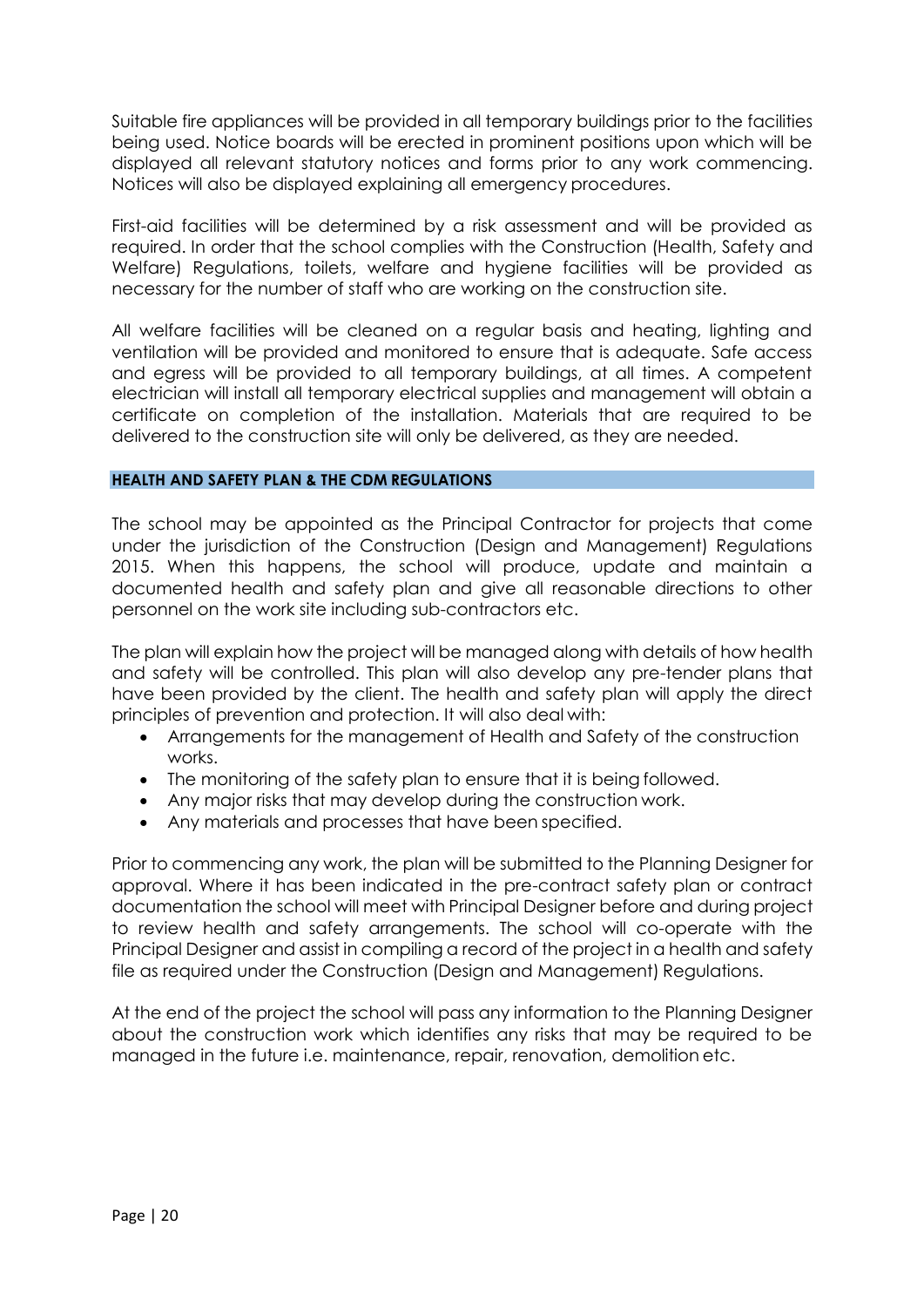## **7. CONTROL OF SUBSTANCES HAZARDOUS TO HEALTH (COSHH) ASSESSMENTS**

It is the intention of the School to secure the health and safety of all persons so far as is reasonably practicable from the hazards in the use, handling, storage, disposal and transportation of all substances, by assessing the risks to prevent or control any ill health effects or accidents arising from or out of any such activities.

The School acknowledges that no substance can be considered completely safe. All reasonable steps will therefore be taken to ensure that all exposure of employees and pupils to substances hazardous to health is prevented or at least controlled to within the statutory limits.

The School recognises that the co-operation and assistance of all staff is of the utmost importance. In assessing the risks, the recommendations of the employees undertaking the tasks will form an important part of the assessment and where practicable will be implemented during any alteration to the work environment, practices or equipment.

To enable the School to comply with the Control of Substances Hazardous to Health Regulations (COSHH) the School will endeavour to hold all the material safety data sheets (MSDS).

A copy of each relevant COSHH risk assessment will be held within the health and safety file and a copy will be provided to all those persons considered to be at risk.

*The School's approach to the regulations is to: -*

- Familiarise itself with the legal requirements.
- Identify and list what substances are used within the School.
- Use outside agency advice (ie CLEAPSS) on matters around micro-organisms, animals and plants.
- Assess the risks to health from working with the substance.
- Introduce all the necessary control measures to safeguard all employees and pupils and other persons who may be affected by the School's undertakings.
- Decide what additional precautions may be required.
- Implement the precautions that have been decided.
- Monitor the precautions that have been implemented and introduce any technique/procedure that would improve safety.

*All employees have a duty under the COSHH regulations to: -*

- Take part in training programmes.
- Read container labels.
- Practise safe working.
- Report any hazard or defect to their Manager.
- Use personal protective equipment provided.
- Store equipment and tools properly.
- Return all substances to their secure location after use.
- Use control measures properly.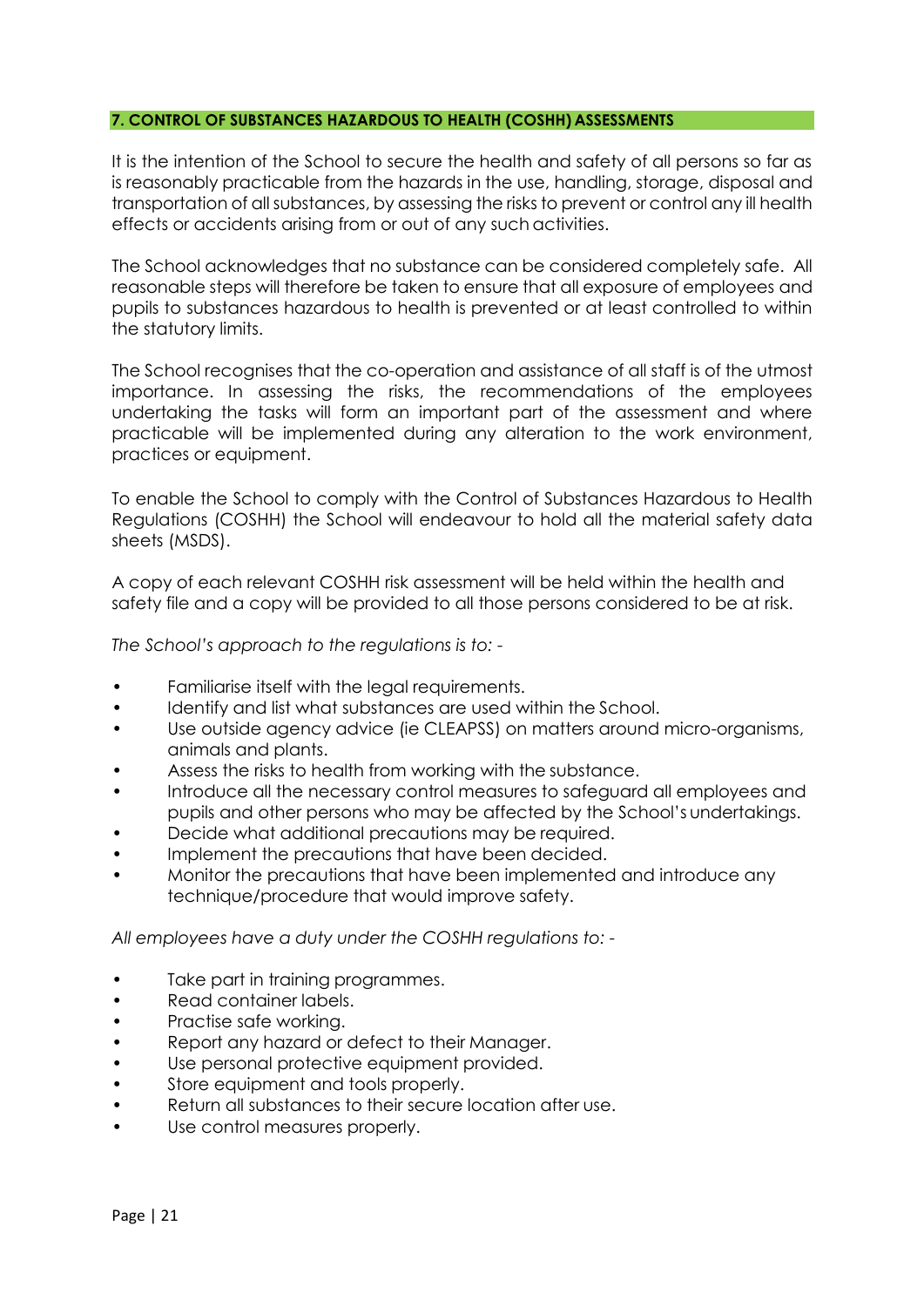#### **8. CURRICULUM SAFETY**

Health and safety is the responsibility of all staff, teachers and support staff and in particular for the prevention of dangerous practices. Faulty equipment, which includes the fabric of the building, furniture and fencing, gates and playground surfaces etc. which may cause injury to pupils, other members of staff, parents or visitors should be noted and reported to the Senior Caretaker or Headteacher.

Classrooms should be set out so that easy access and egress is available to all equipment and so that there is a safe route between tables, chairs and other furniture. Any technology tooling, staple guns or glue guns should be stored safely.

#### **9. DISPLAY SCREEN EQUIPMENT (DSE)**

The School recognises that the incorrect use of display screen equipment may result in some users suffering from upper limb disorders. The school will endeavour to eliminate these issues through good workplace and job design, information and training.

Workstations will be suitably risk assessed.

Employees will be encouraged to follow any system developed by the School for display screen equipment. If the DSE user requests an eye test the School will meet the cost.

Office based employees will report any display screen equipment issues to their respective Manager.

#### **10. EDUCATIONAL VISITS**

All educational visits are carefully planned in advance with staff visits if possible and full risk assessments completed in line with the school trip procedure. The Evolve system is used. A letter is sent home with the child for the parents/carer explaining what the trip is about and what might be expected of their child.

Children are asked to wear appropriate clothing for the activity planned. The correct adult to child ratio is to be observed. Staff should have a first aid kit with them and preferably be first aid trained, they should also carry a mobile phone in case of emergency.

Staff are to be trained in what action to take should a critical incident ensue.

#### **11. ELECTRICITY/APPLIANCES**

To meet the duties placed upon the school, the school undertakes to have all portable appliances inspected or tested at least every two years and the fixed electrical installation inspected and tested, as a minimum, every 5 years by a suitably qualified/approved electrical engineer.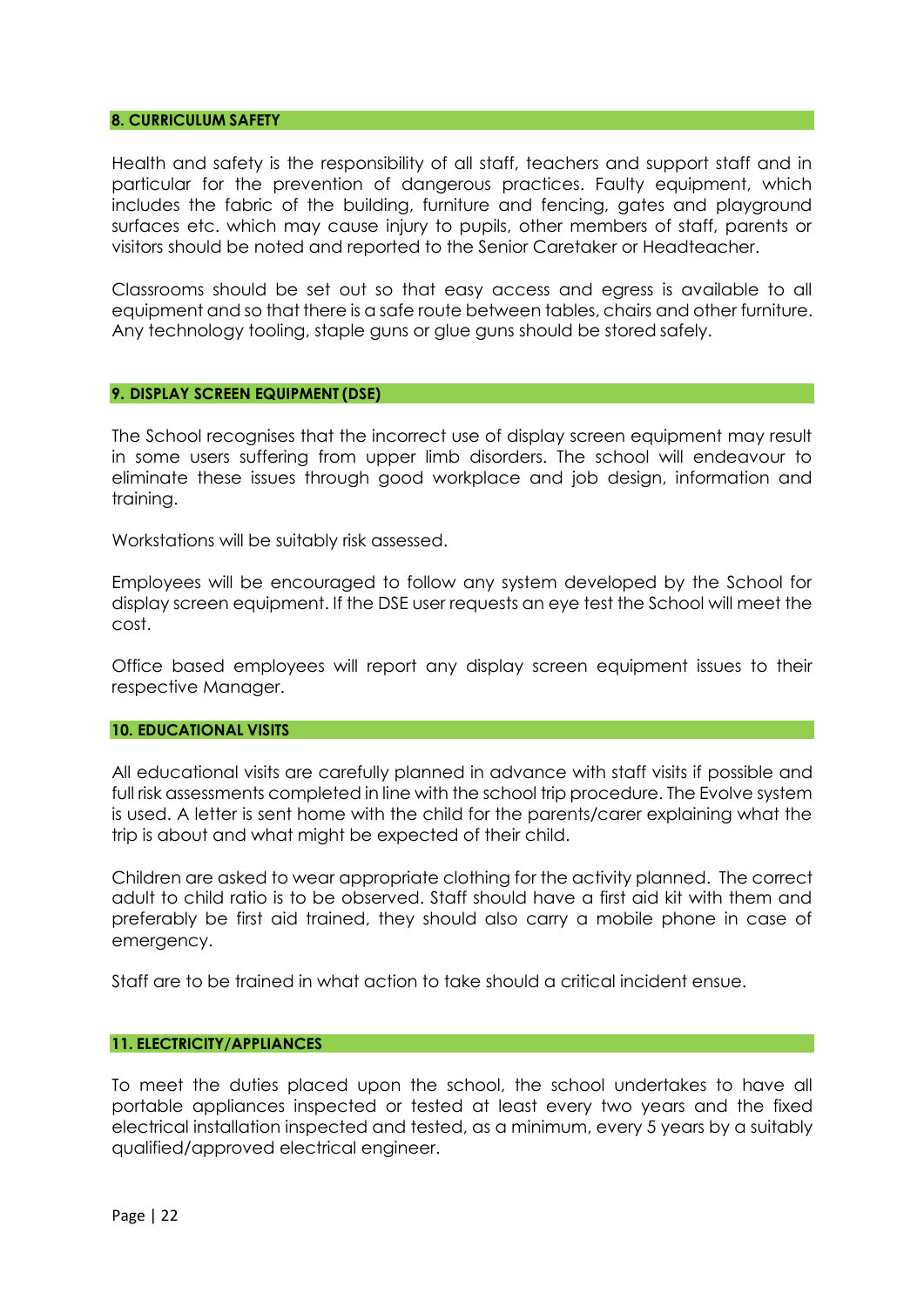All electrical equipment used by the School will be selected carefully to ensure it is safe and suitable for the environment in which it is used.

Depending on the use and application of the particular item, all employees who are required to use electrical equipment will be trained in accordance with the manufacturer's instructions. Employees must not bring electrical equipment into school unless authorised by the Headteacher and any such equipment should be suitably PAT tested.

Any defective equipment will be removed from use immediately until such time as it can be repaired or replaced. Under no circumstances will any makeshift or temporary electrical repairs be made on any electrical equipment.

All reasonable steps will be taken to secure the health and safety of employees who use, operate or maintain electrical equipment. The School acknowledges that work on electrical equipment can be hazardous and therefore the School will take steps to reduce the risks so far as is reasonably practicable. The implementation of this policy requires the co-operation of everyone on site either directly employed by the School or by another contracted company.

All electric equipment will be maintained in a safe condition and be cleaned to ensure that dust etc. does not block up the ventilation points.

The use of electrical extension leads will be kept to the minimum and they must not be channelled through doorways unless adequately protected from damage.

Electrical faults must be reported to your management as soon as possible.

At the end of the working day electrical equipment must be turned off, unless there is an operational reason to keep the equipment running.

## **12. FIRE SAFETY**

Reddish Vale High School are committed to ensuring that any risk of fire at our premises are minimised so far as is reasonably practicable.

*In particular we will ensure that:*

- A Risk Assessment is carried out to highlight potential fire risks.
- Procedures are in place to deal with a break out of fire.
- Means of escape are maintained at all times.
- Fire alarm systems and firefighting equipment are regularly tested, serviced and maintained in accordance with the requirements laid down in our Risk Assessment.
- Planned emergency evacuations are carried out termly.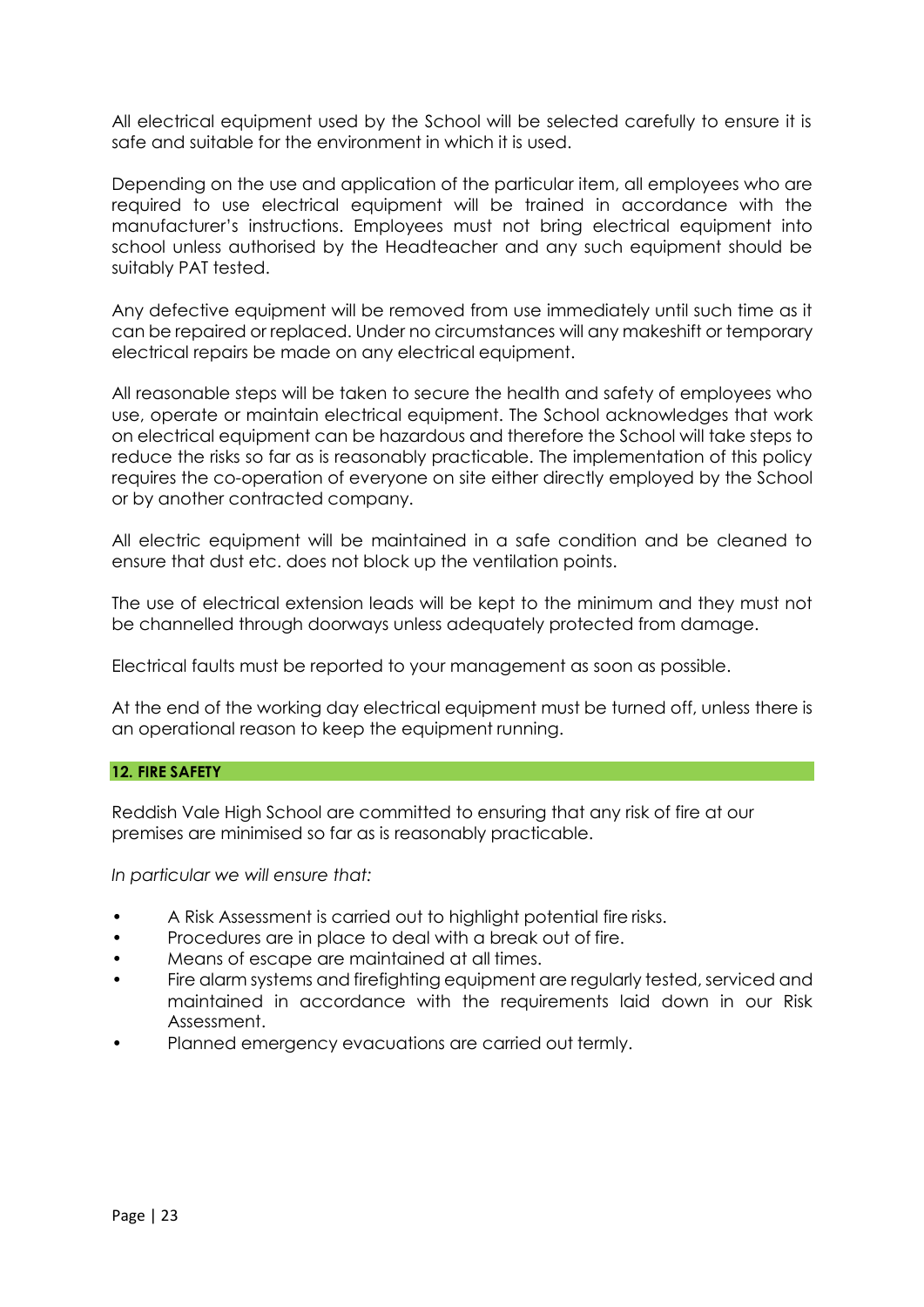#### **FIRE PROCEDURES**

In the event of fire, the safety of life shall override all other considerations. If a fire is discovered, the alarm should be raised immediately by the appropriate method. The raising of the alarm should be the first action taken on discovery of any fire however small.

- **ANYONE** discovering a fire should without hesitation activate the nearest fire alarm red call point, located at all fire exits.
- On hearing the alarm, a member of the site team will confirm authenticity and telephone the Fire Brigade if necessary, by landline or mobile phone.
- All staff, students and visitors should evacuate the premises via the nearest exit point and report to the Muster Point on the football field at the front ofschool.
- Bags and coats are **not** to be collected on the way out.
- Site plans are located around the school.

## **The Fire Evacuation Procedure must be followed, see Appendix 4**

We do not require our employees to attempt to extinguish a fire, but extinguishing action may be taken if the employee feels competent, has been trained and it is safe to do so.

#### **RECORD KEEPING**

The following records will be kept:

- An up to date Fire Risk Assessment.
- Details of maintenance checks of portable firefighting equipment, emergency lighting, fire detection installations and warning and detection equipment.
- Records of weekly fire alarm tests and practice evacuations.
- A copy of the safety evacuation plan.
- Records of all information, instruction and training provided.
- Maintenance and service records.

#### **13. FIRST AID**

First Aiders are personnel who have received suitable and appropriate training in accordance with health and safety executive requirements. First Aiders will be provided with appropriate re-training at regular intervals in order to ensure that their skills are maintained.

After any accident, details must be recorded in the accident log. To ensure compliance with data protection legislation the completed accident forms will be removed and filed in the main offices.

*ALL accidents, no matter how small, are to be reported. Even a scratch can become seriousif not properly treated so it isimportant that the following procedure is followed:*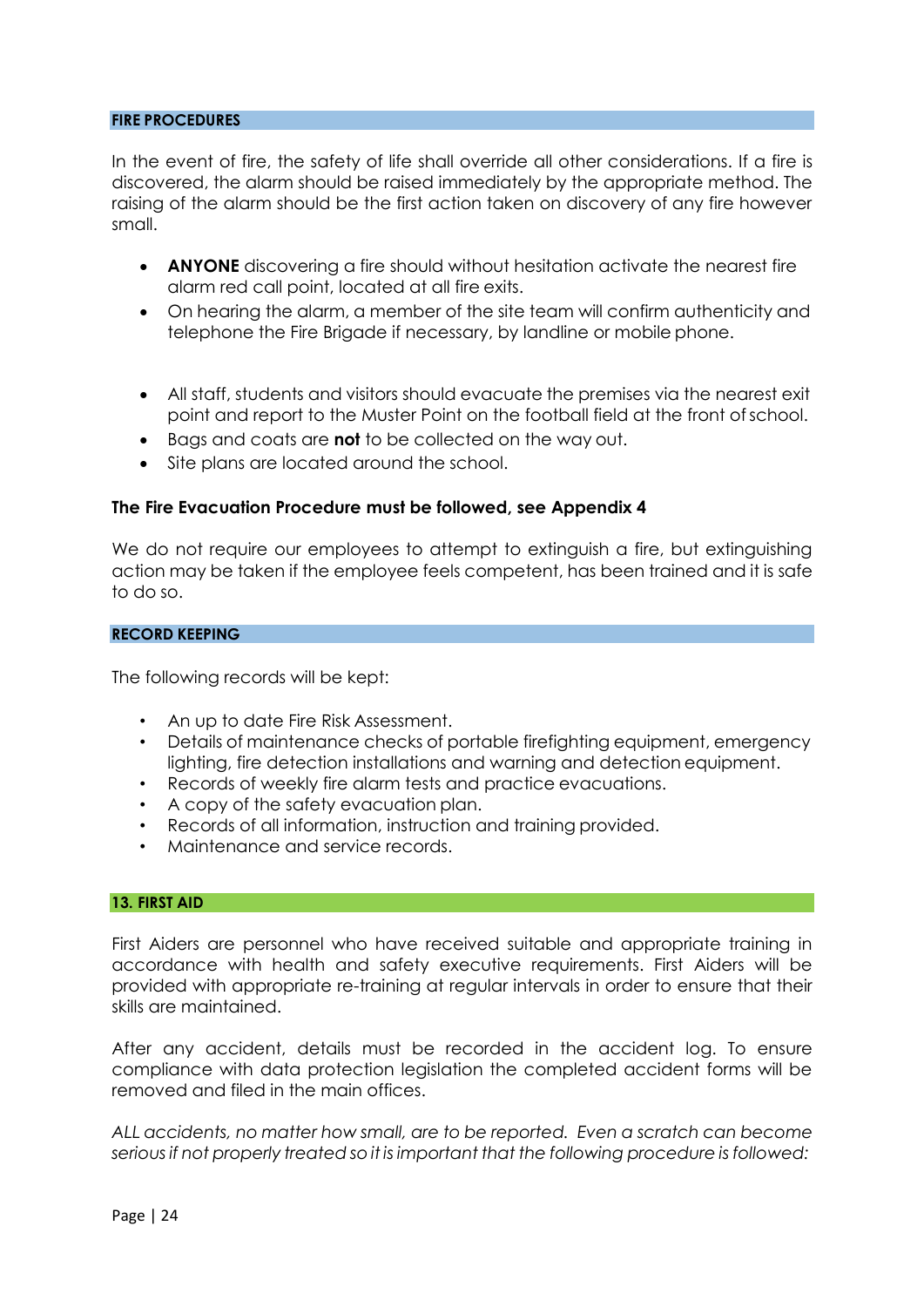1. Seek medical attention from one of the School's First Aiders or Appointed Persons.

- 2. The names of the First Aiders or Appointed Persons are written on the first aid notices, which can be found in prominent locations around the School.
- 3. All first aid incidents will be recorded by the person administering first aid treatment. The records will include the name of the casualty, date, time and the circumstances of the accident with the details of the injury sustained and any treatment given.

*The following arrangements should be followed in order to ensure that suitable and sufficient provision of first aid personnel and equipment are available at the school:*

- First aid personnel must inform the Business Manager when their training certification period is nearing expiry, (3 months prior to expiry) or if they wish to be taken off the approved First Aiders list.
- Management must ensure that employees are familiar with the identity and location of their nearest First Aider and first aid box.
- Management must ensure that easy access to first aid equipment is available at all times and must ensure that all first aid boxes are kept replenished.
- Professional medical assistance must be summoned where necessary.
- Ensure that details of all accidents are reported and entered into the accident book. All major injuries must be reported to the Health and Safety Advisor as soon as possible.

## **14. GAS SAFETY**

The Gas Safety (Installation and Use) Regulations and related legislation require standards of competency and care which seek to ensure that everyone is protected from injury, fire, explosion or other damage arising from work on a gas installation, fittings or appliances. Therefore the School will only employ competent GAS SAFE registered engineers to undertake work on gas appliances, fittings or to install new gas appliances.

All gas appliances will be periodically serviced to ensure that it is safe for use at all times and an appropriate service certificate will be retained on file for future reference.

Wherever possible the School will ensure that the Servicing Engineer will suitably mark the appliance with the date of the service for ease of identification.

Where necessary, appliances and meters will be adequately protected and guarded to prevent access by children or unauthorised persons.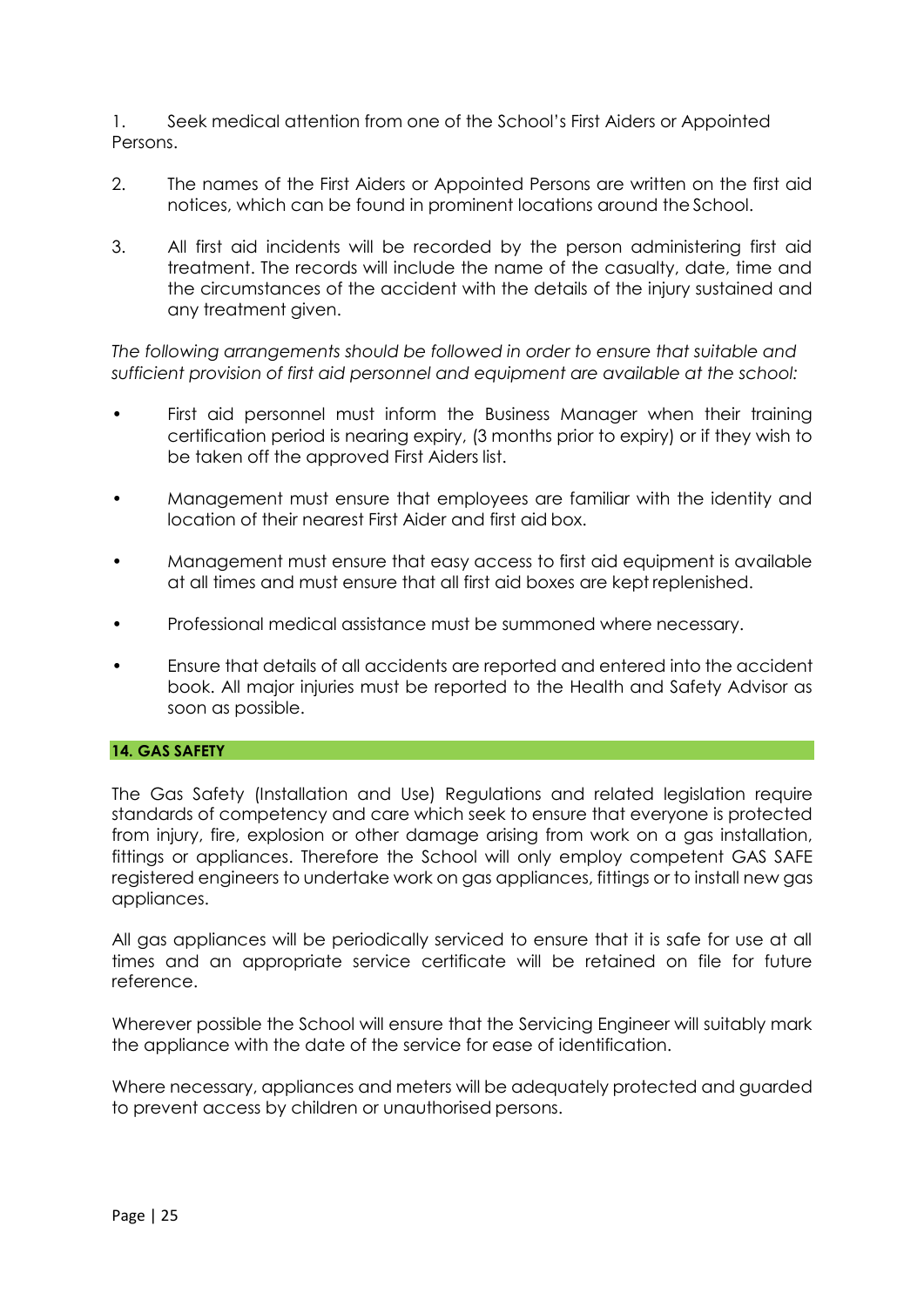#### **15. GLAZING**

All glass in the door panels to be safety glass and fire retardant in line with the location of door.

All windows are to be in line with EN standards wherever possible.

If any glazing is damaged this must be reported to the caretaker as soon as possible who will make safe and take steps to repair as soon as possible.

Periodic checks of the School glazing will be done by the caretaker and the findings recorded.

#### **16. HOUSEKEEPING**

It is School policy that good housekeeping, cleanliness and tidiness are the first steps in prevention of accidents at work.

Poor standards of housekeeping has the potential to cause employees and pupils to 'slip, trip or fall' and are consequently one of the most common causes of accident and injury at work.

We recognise the need to ensure that good standards of housekeeping are achieved and maintained at all times and a policy of 'clean-up as you go' will always be the preferred option.

#### **17. INFORMATION, INSTRUCTION AND TRAINING**

It is the School's policy to provide all employees with suitable and sufficient information, instruction and training. This is provided not only to ensure the School complies with statutory legislation but also to secure a safe and healthy working environment for all employees and visitors who may be affected by the School's undertakings.

*Training is provided for all employees:*

- On recruitment into the School, in the form of induction training.
- When moved to another task or when promoted.
- When the process, equipment or system of work is changed.
- All health and safety training will be undertaken during working hours wherever possible.
- Periodically and when refresher training is needed.

It is the School's policy to ensure all management are suitably trained to implement the Health and Safety Policy as well as being trained to undertake specific tasks.

All training will be recorded and retained on each individual employee's personal file for future reference by the Business Manager

Employees will report any problems to the Headteacher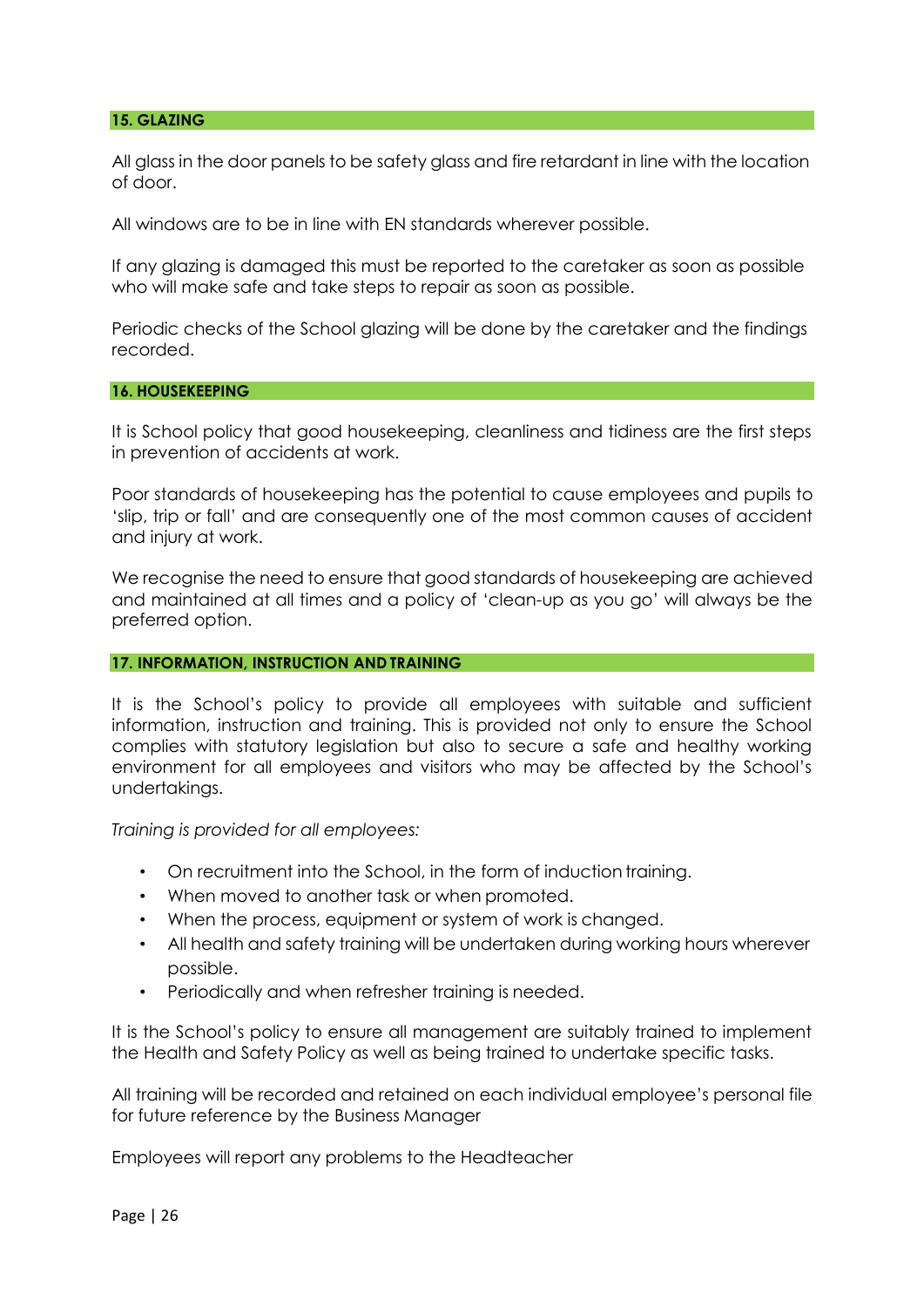#### **18. JEWELLERY**

It is the policy of the school and in the interests of health and safety that the wearing of jewellery is not permitted in school.

Pupils wearing jewellery will be required to remove it. Members of staff may not remove or replace jewellery.

#### **19. LADDERS AND STEP LADDERS**

Due to the inherent danger of falls from height whilst using ladders, the use ofladders within the school will only be authorised if there is no suitable alternative e.g. mobile tower. The practicality of using access equipment such as mobile towers, scaffolding and elevating working platforms, etc. will be considered by risk assessment.

The School accepts that it is necessary for some operations to use a ladder or stepladder.

Ladder users must be trained and competent in their use.

#### *Ladders must be:*

- Recorded on a Ladder Register and tagged to evidence its checking process.
- In sound condition and checked by the user for freedom from defects.
- Of sufficient length for the work in hand, extending at least 1 metre beyond the highest point to which access is required.
- Erected on a firm and level base at and supported by the stiles only.
- Set at the correct angle-4 metres of vertical rise for every 1 metre of horizontal displacement.
- Either firmly secured near the top or footed at the bottom by a second person or 'ladder stopper' device.
- Kept in a secure place when not in use.

Only ladders constructed to a national or international industrial standard e.g. EN131 Class 1 ladder may be used within the School.

Site-specific risk assessments on the use of ladders will be carried out prior to activity by and the results communicated to Business Manager.

The Headteacher will ensure that employees are following the systems laid down for their safety.

The School provides alternatives to the use of ladders. Employees will not be instructed in the use of ladders unless a full risk assessment has been completed and it is determined the least risk option.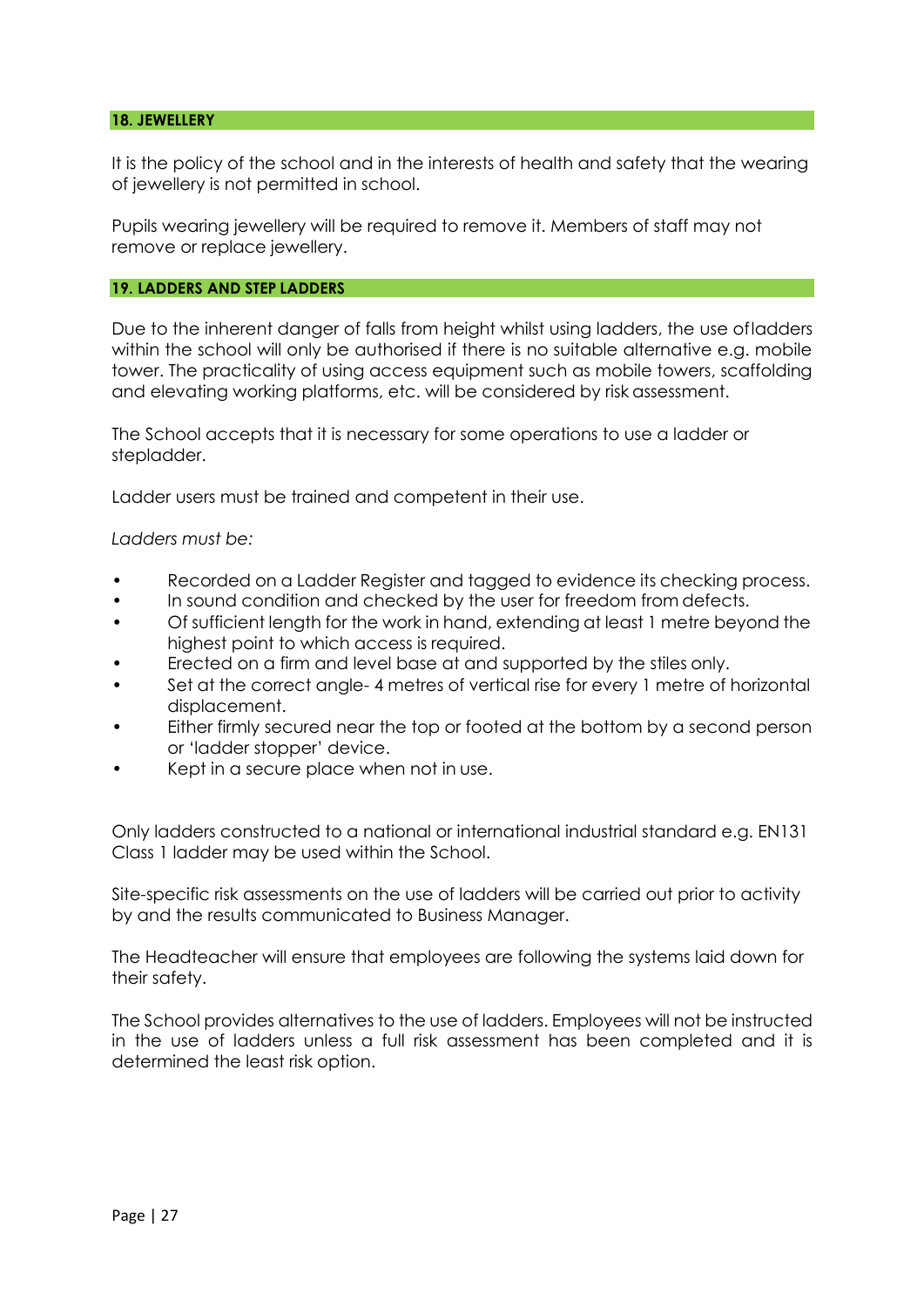#### **20. LEGIONELLA**

The Approved Code of Practice (ACOP) for the control of legionella bacteria in water systems requires an assessment being conducted for all organisations where water is used or stored and where there is a means of creating and transmitting water droplets that may be inhaled, possibly causing a foreseeable risk of exposure to thebacteria.

A water system includes all plant/equipment and components associated with that system, e.g. all associated pipework, pumps, feed tanks, valves, showers, heat exchangers, quench tanks, chillers etc. It is very important that the system is considered in its entirety.

The School will take all reasonable steps to identify potential legionella hazards in the workplace and will endeavour to prevent or minimise the risk of exposure to such hazards.

Where employees are concerned about the risk of an outbreak of legionnaire's disease, they should report their concerns to a senior member of staff so that the School can take the appropriate measures to eliminate or reduce the risk.

A suitable and sufficient assessment will be undertaken where necessary to identify and assess the risk of exposure to legionella bacteria from work activities and water systems on the School's premises. The assessment will be completed by a person who is competent to do so.

As far as practicable the School will operate water systems at temperatures that do not favour the growth of legionella. For example 60°C is recommended for hot water storage and either above 50°C or below 20°C for distribution (care will be taken to protect people from exposure to very hot water). All water storage tanks will be fitted with secure lids and will be regularly inspected for corrosion, scale deposition and build-up of bio-films and sediments.

## **21. LIFTING EQUIPMENT AND LIFTING OPERATIONS**

The School defines lifting equipment as any plant certified for lifting or lowering loads and any operation thereto, this includes, Passenger lifts, scissor lift, etc.

*Regulations require that lifting equipment be:*

- Suitable for the activity it is to perform
- Adequately strong and stable and marked to indicate safe working loads
- Positioned and installed to minimise any risks
- Used safely, i.e., the work is planned, organised and performed by competent people
- Thoroughly examined and inspected by competent people to comply with statutory requirements

*The School may use equipment of this type for various activities to be carried out during the course of the work; therefore, the School will ensure that:*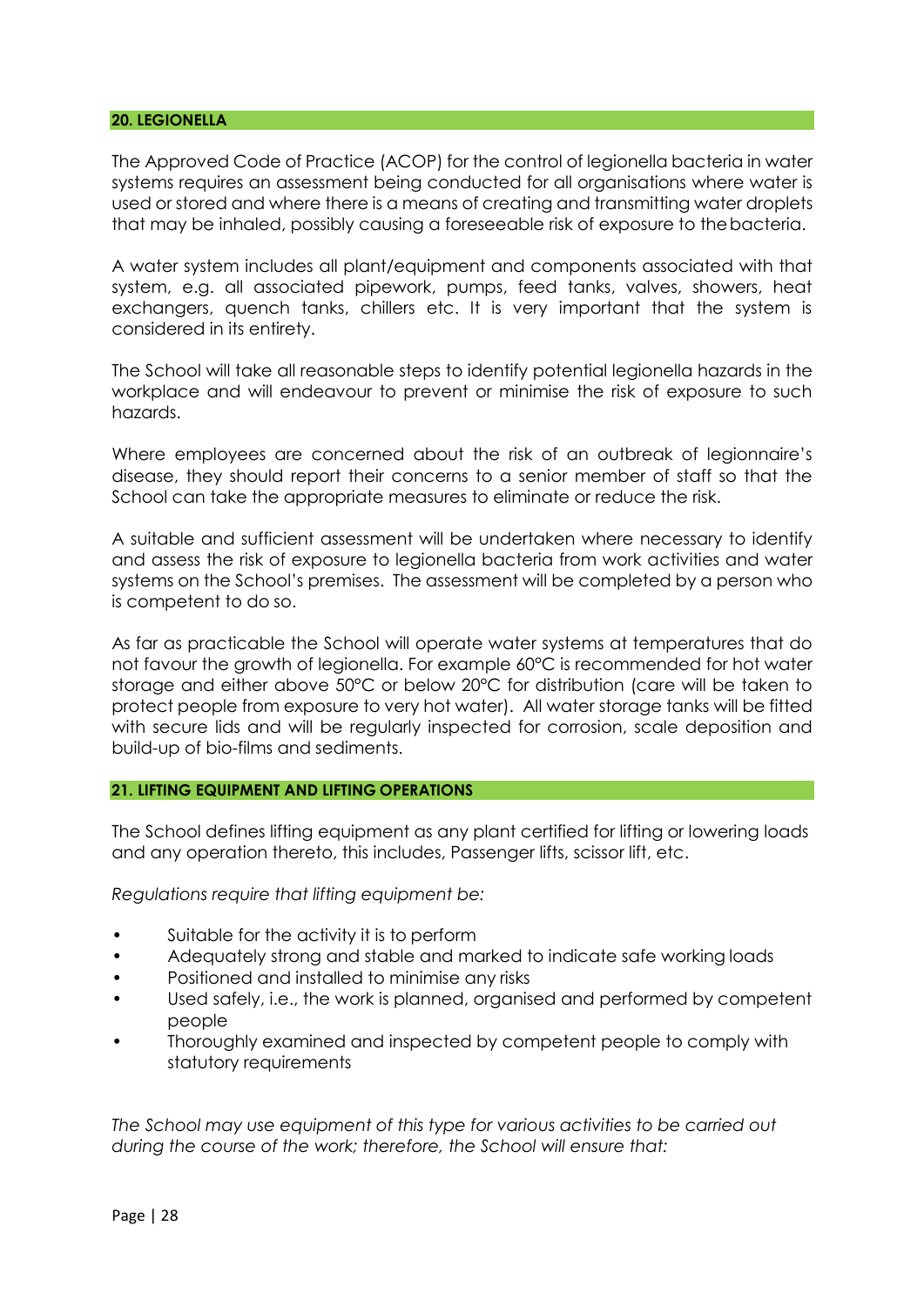- Competent people carry out all lifting operations in a well-planned and supervised manner
- Lifting equipment used to lift people is clearly marked and safe for such a purpose
- All lifting equipment is thoroughly examined before being used for the first time
- Equipment used for lifting people, e.g. Scissor Lift, is thoroughly examined every six months. Any lifting accessories must also be examined within this timeframe.
- All other lifting equipment is examined annually

*Risk assessments will be carried out by the Site Manager to identify what risks arise for the use of lifting equipment and these will be made available to all employees and*  be available for inspection. When making these assessments the following points will *be considered:*

- The types of load being lifted
- The risk of the load or equipment falling and striking a person or object
- The risk of the lifting equipment falling or falling over whilst in use

Where necessary, the School will also develop safe working procedures for the use of this equipment and all relevant employees will be trained in and adhere to these procedures.

Should changes in legislation or practice occur or should a reportable injury occur, risk assessments and/or safe working procedures will be reviewed and employees will be informed of any changes.

## **22. LIGHTING**

The School regards the provision of a safe and well-lit working environment as fundamental to the health, safety and the wellbeing of all members of staff, pupils and visitors to the premises.

All reasonable steps will be taken to ensure that lighting is adequate for the task being undertaken and suitable provisions will be made to ensure that light is provided in the event of an emergency.

Lighting is an important environmental criterion, which makes a safe and effective working environment for the employees and pupils alike.

*In order to ensure that it does not adversely affect working conditions, employees are instructed to follow the precautions outlined below:*

- Report failures of lighting or any defects observed to a Caretaker.
- Request additional lighting if existing lighting is not sufficient for the task.
- Do not place portable lighting equipment (such as lamps) in such a position that it will impede access or interfere with other persons or property.
- Keep the workplace tidy and do not let items accumulate on windowsills.

Care will be taken when lighting is being chosen so that there is sufficient lighting, which does not produce glare or a strobe effect.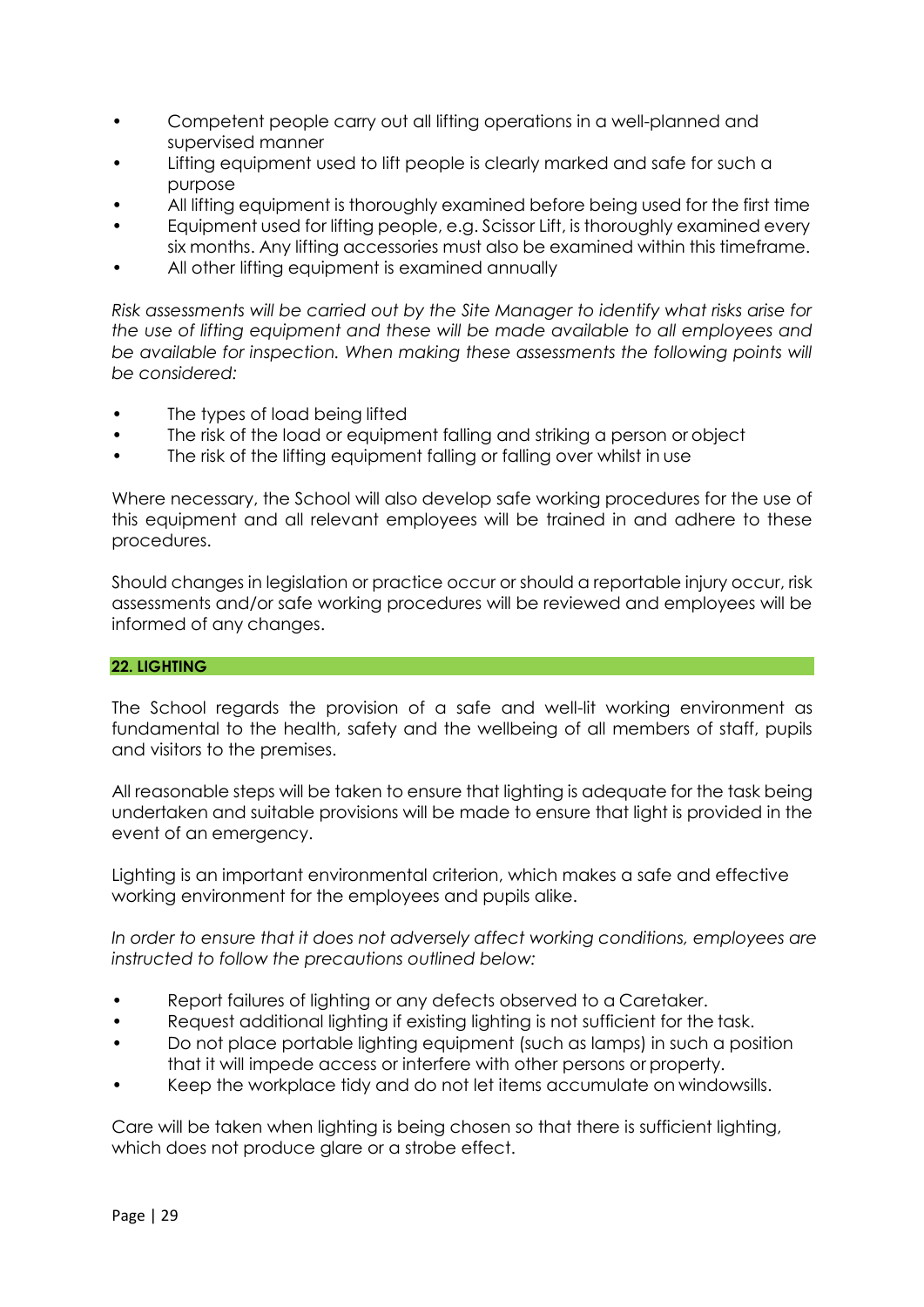#### **23. LONE WORKING**

The School recognises that with few exceptions it is not illegal to lone work. The School accepts some employees will be classed as lone workers if they work by themselves without close or direct supervision in a wide range of situations. Lone workers are encouraged not to carry out high risk activities whilst on site alone. The decision to lone work will be based on risk assessment.

Results of assessments will be made available to all employees and will be readily available for inspection. Staff who are required to undertake lone working activities will be provided with all relevant information, instruction and training resulting from the risk assessment.

The assessments will be recorded and updated when changes take place or if a reportable injury is sustained. The results of the lone working risk assessments will be communicated to relevant employees.

#### **24. MANUAL HANDLING**

The Manual Handling of materials and equipment has the potential to result in fractures, sprains, strains and musculoskeletal disorders. The School accepts that some manual handling activities may be necessary during their operations.

The need for employees to undertake manual handling operations will be avoided wherever possible. Risk assessments will be carried out for all operations that cannot be avoided to enable the risk to be reduced so far as is reasonably practicable.

Employees will be encouraged to follow any system developed by the School for safe manual handling operations.

Results of manual handling assessments will be made available to all employees and will be readily available for inspection. Staff who are required to undertake manual handling activities will be provided with all relevant information, instruction and training resulting from the risk assessment.

The assessments will be recorded and updated when changes take place or if a reportable injury is sustained. The results of the manual handling risk assessments will be communicated to relevant employees. Employees will report hazardous handling activities to the Business Manager.

### **25. MEDICATION**

For more information see the Policy for supporting Pupils with Medical Conditions

#### **26. ALCOHOL, DRUGS, SMOKING**

All staff, pupils and visitors will observe smoking restrictions and are not permitted to smoke anywhere within the school grounds.

Drug and/or alcohol abuse in school or affecting performance, may be considered by the school to be a disciplinary matter**.**

Page | 30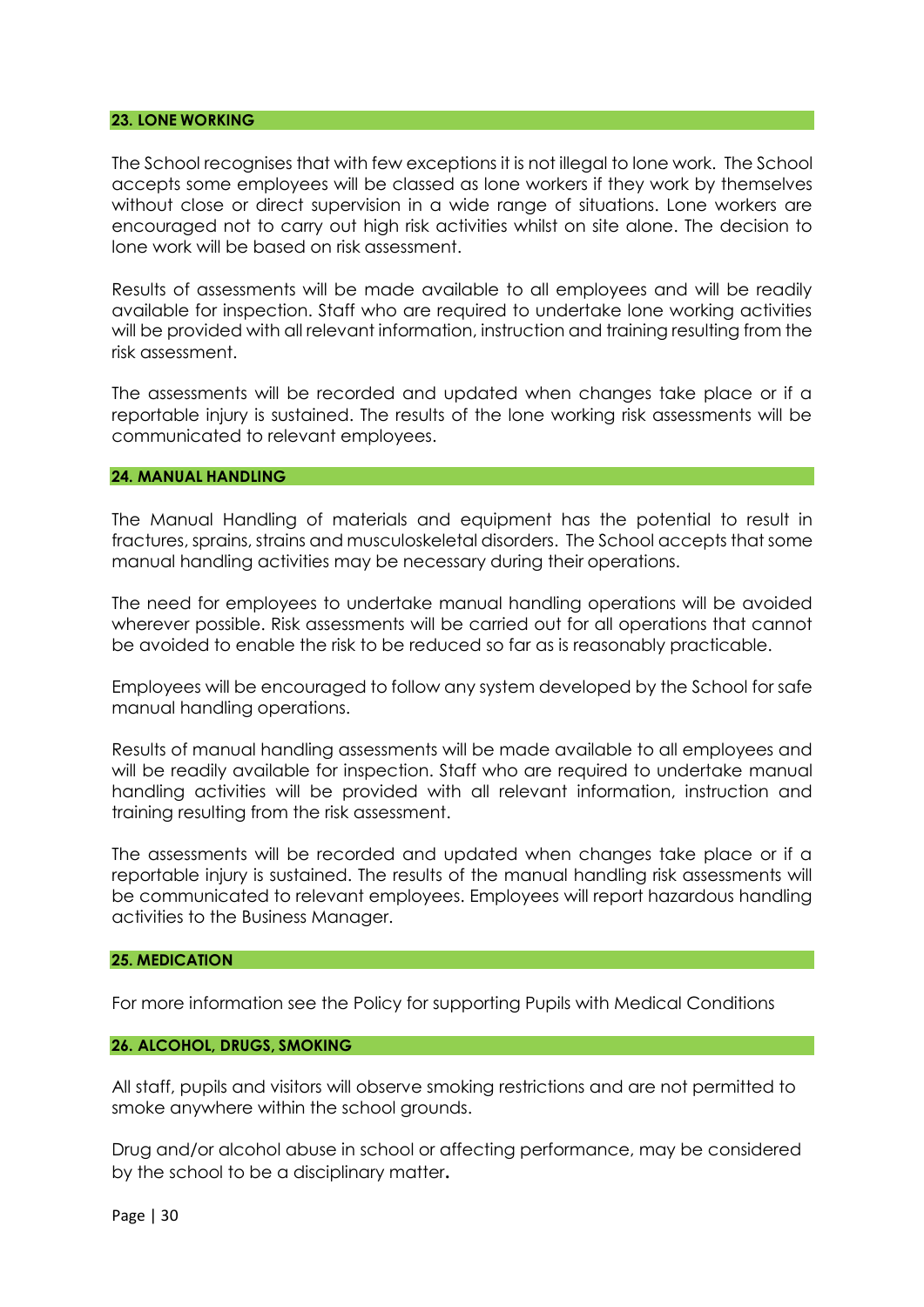#### **27. USE OF MOBILE TELEPHONES WHILST DRIVING**

The School does not permit any use of a hand-held mobile telephone to make or receive calls whilst driving a vehicle or whilst the engine is in operation. *In order to ensure the safety of all members of staff who are supplied and required to use mobile telephones whilst working away from the school's premises, t*he *following safety procedure must be followed:*

- Only use the mobile phone when it is essential to do so and do not use the phone any longer than is necessary.
- To comply with legislation all outgoing calls must be made when the vehicle is stationary with the engine switched off. Ensure that the telephone is removed from the vehicle when it is unoccupied.
- When calling a colleague on a mobile phone always ask whether it is safe to speak.
- Only acknowledge incoming calls on a hands-free system, where answering is automatic or one touch button use short responses and indicate that you will return the call when it is safe to do so.
- When driving never begin a call or a text message even whilst waiting in a traffic queue or at traffic lights.
- Never use your mobile phone on a petrol station forecourt or any potentially explosive atmospheres.
- Wherever possible encourage colleagues to consider your safety and request that they place non-urgent phone calls to an answering service or take a message on your behalf rather than giving your number to a third party.

#### **28. NEW AND EXPECTANT MOTHERS**

It is the policy of the School to establish and maintain, so far as reasonably practicable, non-hazardous working conditions for all aspects of health and safety at work including the commitment to allocate appropriate resources. The School is committed to ensuring that new and expectant mothers are not exposed to any significant risk. Risks include those to the unborn child or child of a mother, who is breastfeeding, not just risks to the mother herself.

Until the School has received written notification from the member of staff, they are not obliged to take any action other than those resulting from the risk assessment for all their employees. The School can also ask for a certificate from your GP or your midwife showing that you are pregnant.

Upon written notification the School will carry out a specific risk assessment. The member of staff will be asked to help with this and it is important that any advice they have received from their doctor or midwife, that could impact on the assessment, is passed on to the School.

*Some of the more common risks might be:*

- lifting/carrying of heavy loads;
- standing or sitting for long lengths of time;
- exposure to infectious diseases;
- work-related stress;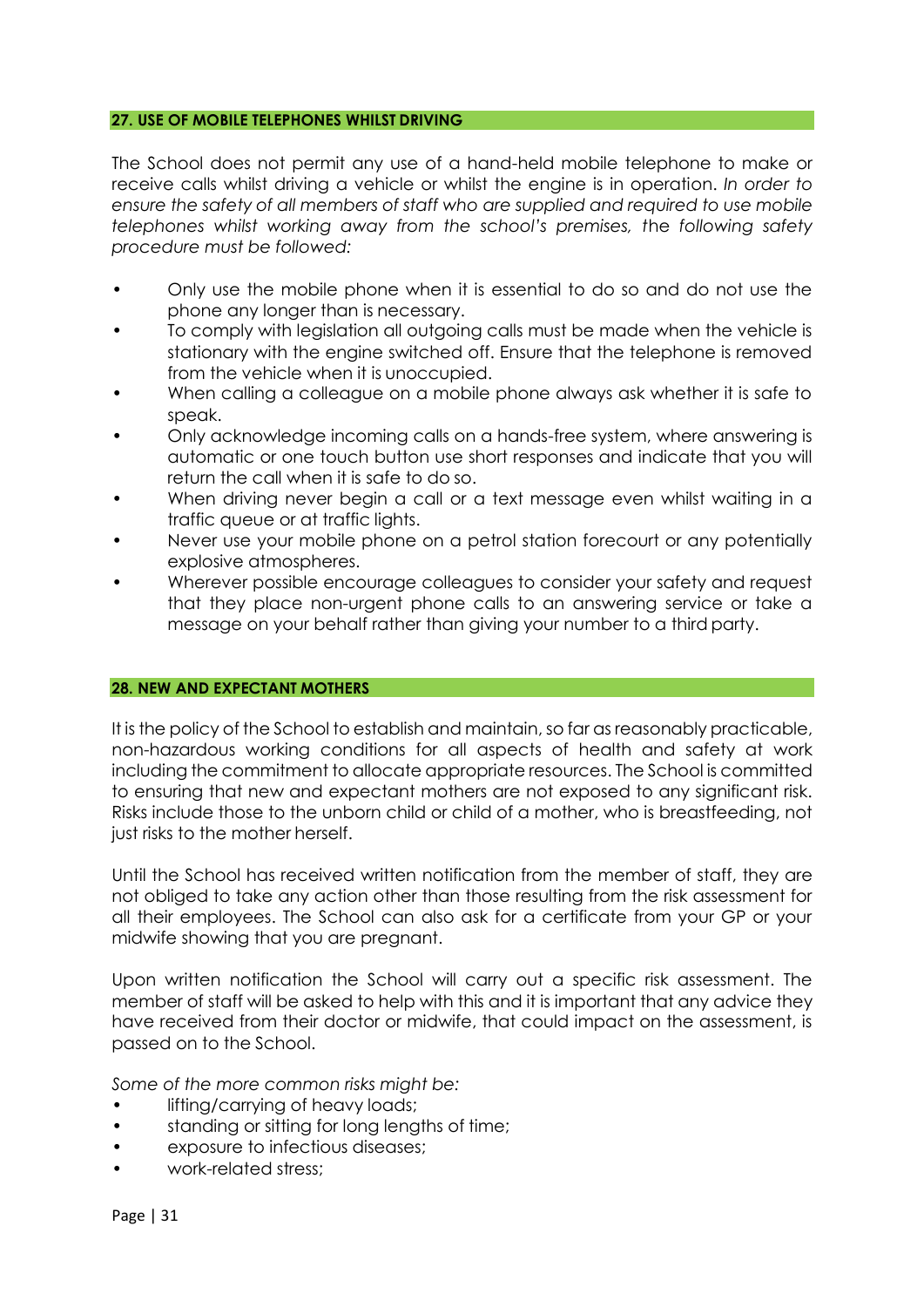- workstations and posture;
- threat of violence in the workplace;
- long working hours;
- excessively noisy workplace

#### **29. PERSONAL PROTECTIVE EQUIPMENT (PPE)**

The School will risk assess tasks that are undertaken and in turn will assess the need to provide for use, suitable and sufficient personal protective equipment/clothing to all appropriate employees and pupils. All PPE provided will be evaluated to ensure that it complies with current standards of suitability, appertaining to the foreseeable risk exposure, and will be affixed with the CE conformity mark, which denotes manufactures standards.

All employees and pupils who are required to wear personal protective equipment will be provided with suitable recorded instruction and training on how to correctly use the equipment along with the procedures for replacing any damaged or defective equipment. Employees are not to use PPE, which has been identified with patent defects, or is inappropriate for the task. The Headteacher will be responsible for replacing any defective PPE upon request.

#### **30. PLAYGROUND/PE EQUIPMENT**

The playground is inspected on a termly basis by the Caretaker who will endeavour to carry out any repairs necessary as he seems fit and record the date of repair and location.

Any defects found by a member of staff should be reported to the Headteacher/Caretaker as soon as possible.

Any defects will be rectified as soon as possible to limit the chances of a child being injured. Any defects found by a member of staff should be reported to the Caretaker as soon as possible.

The internal PE equipment is inspected on an annual basis with a report being provided by the inspection company. The report is kept by the Caretaker and any actions/defects found are rectified as soon as possible or if the budget allows.

None of the equipment is to be left in an unsafe condition.

## **31. RISK ASSESSMENTS**

The School accepts that some of its activities could, unless adequately controlled, create risks to employees and others. Therefore in order to comply with the Management of Health and Safety at Work Regulations 1999 (as amended) and to safeguard the health, safety and welfare of employees and others, the School will take all reasonably practicable measures to reduce those risks to an acceptable level.

This is achieved by undertaking suitable and sufficient risk assessments for all work activities undertaken within the School.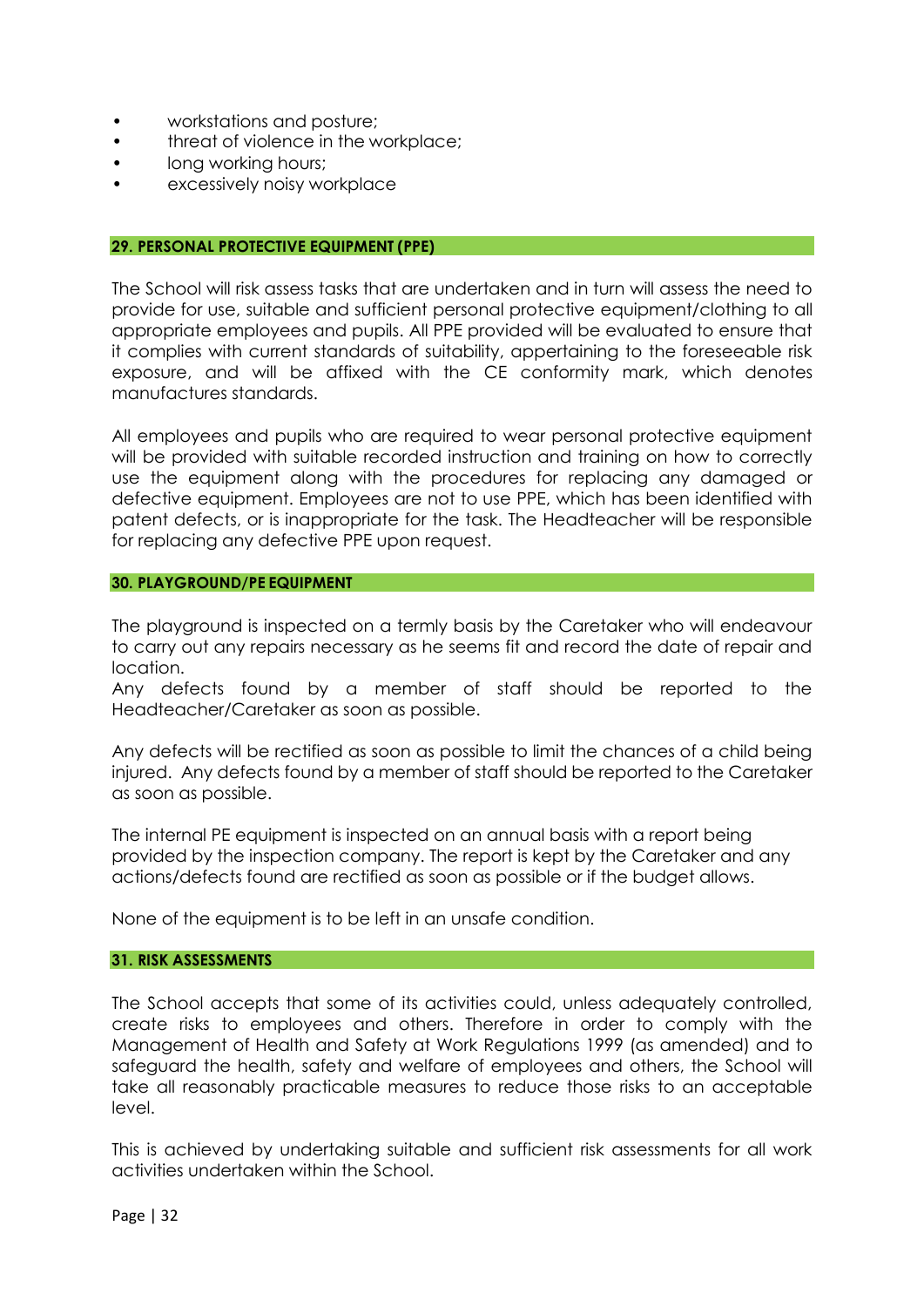# *The aim of the risk assessment process is to:*

- Identify hazards associated with the School's undertaking and any hazards associated with the premises
- Identify any person who may be affected or injured by the hazards
- Identify and implement appropriate control measures to eliminate or reduce the hazards to a safe level.

Competent trained personnel will complete risk assessments for all work activities undertaken by the School and will strive to ensure that the documentation is reviewed at least annually or if circumstances change. It is School policy to ensure that all persons who are required to compile the assessments attend an appropriate training course to ensure they are competent to undertake risk assessments.

*The training that is given to employees will enable them to:*

- Identify all hazards associated with the School's activities
- Identify when generic assessments are not appropriate, due to the lack of control measures that would only be determined by a site-specificassessment
- Enable them to implement the necessary control measures prior to anyone being placed in danger due to the hazard
- Document the assessment process to enable the control measures to be disseminated to all relevant people

The management will ensure that all employees and other interested parties are informed and instructed of the risks to which they may be exposed, in order that the work activities be completed in a safe manner as documented in the assessment.

## **32. SAFETY OF PERSONS WITH DISABILITIES**

The School has a responsibility to ensure that all persons who visit the School's premises or work on site are safe at all times and is fully compliant under the Equalities Act 2010. In order that this is done effectively, the Headteacher will ensure that persons with a physical or mental impairment are protected from everyday hazards within the School, as well as more urgent issues such as emergency evacuation.

It is in the interest of disabled visitors to inform the School prior to their visit in order that any special arrangements can be made. In this unlikely event the Headteacher will make the necessary arrangements.

The School will aim to make as many rooms as accessible and safe as possible for disabled persons, where this is not reasonably possible an appropriate decision will be made based upon the School's Disability Policy.

The Headteacher will ensure that all staff are aware of their responsibilities in ensuring that disabled persons are safe at all times and where necessary ensure that suitable training is given to staff.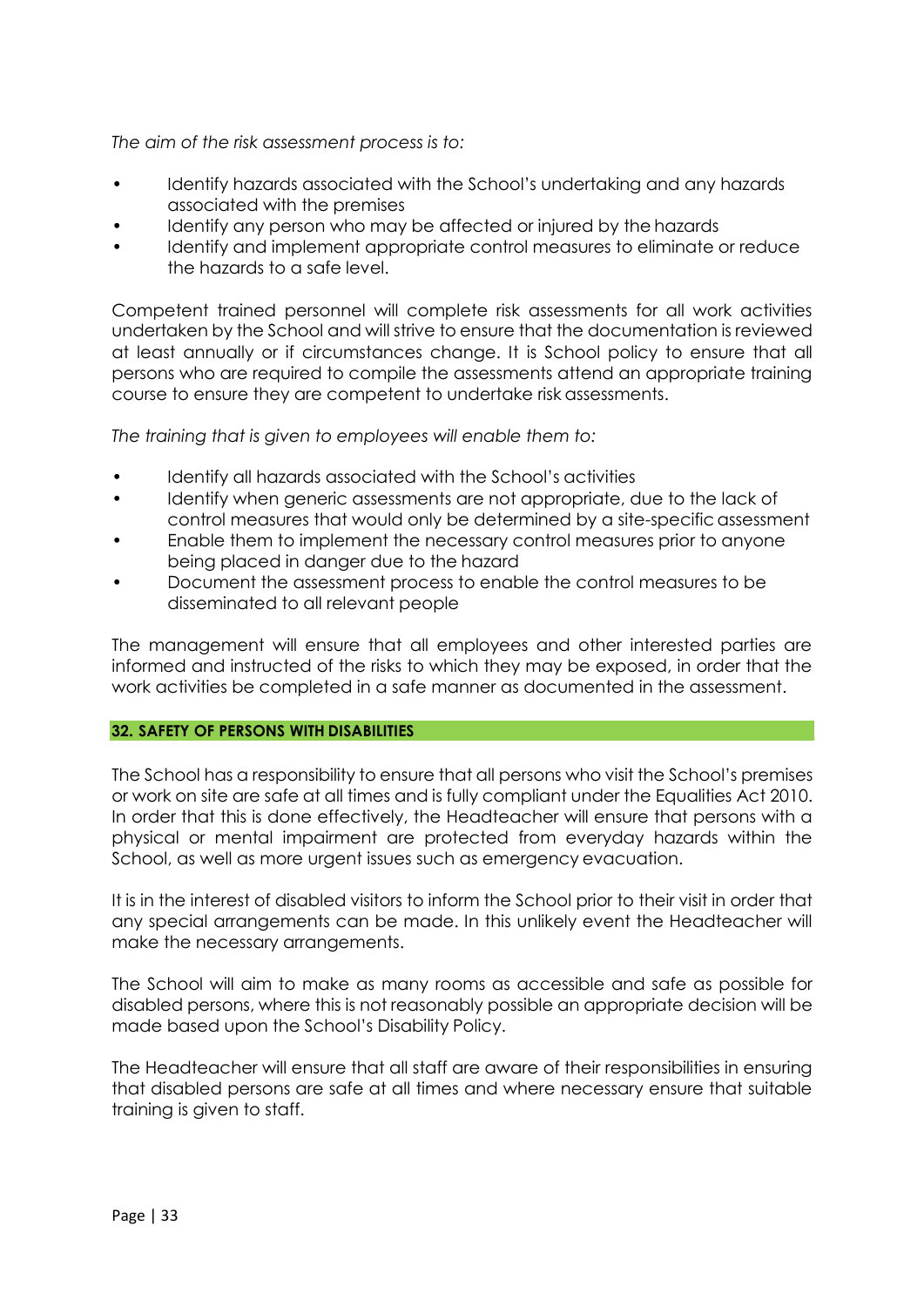## **33. WORKING AT HEIGHT**

If there is a risk of a fall liable to cause personal injury, this is classified as at height, even if it is below ground. In accordance with The Working at Height Regulations 2005 (as amended) the School shall conduct a risk assessment to identify the hazards and controls in order to complete the task in a safe manner. The School will do all that is reasonably practicable to prevent falls from height.

*The hierarchy below will be used for managing and selecting suitable ways for work at height:*

- a. Avoid the need to work at height where possible, e.g. using extended equipment from the ground
- b. Prevent falls using appropriate access equipment such as work platforms or rope access
- c. Reduce the distance and consequences of a fall should one occur
- d. Provide instruction and training for any staff undertaking work at height.

The School has a duty as an employer to ensure that the risk of injury is removed or minimised.

The essential part of this is to plan and organise the work taking into consideration weather conditions that could endanger health and safety and ensuring all people involved in the task are adequately trained.

*In order to ensure that the work is properly planned, appropriately supervised and carried out in a safe manner the following points will be considered within the risk assessment:-*

- Competence of people, including those involved in the planning of the task;
- Selection of work equipment considering the distance to be travelled for access and egress, duration and frequency of use, practicalities for quick and easy evacuation in an emergency;
- Retaining the hierarchy of controls e.g. guardrails/barriers; scaffold and working platforms; collective fall arrest (nets); PPE/harness & warning signs (last resort);
- Prevention of falling objects and elimination of throwing/tipping from height. Remembering to include the correct storage of materials and objects and load bearing capacity;
- Exclusion zones below the activity if there is no reasonably practicable way of removing the risk of falling objects;
- If personal fall arrest systems are to be used, where appropriate, they will incorporate a suitable means of absorbing energy and limiting the forces applied to the user's body.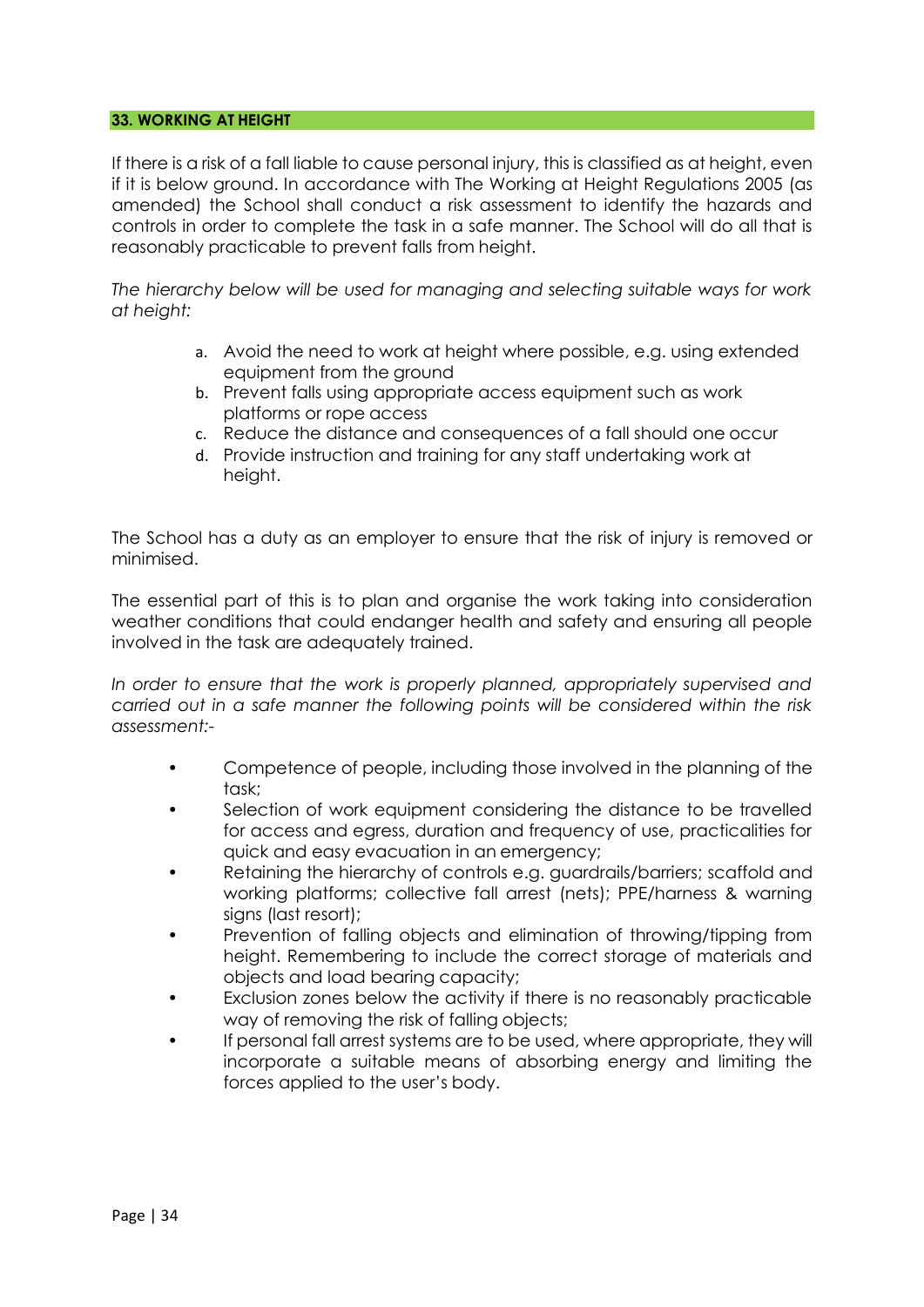## **34. WORK- RELATED DRIVING**

The School will take all reasonable steps to secure the health and safety of our employees who drive vehicles on school business.

The School will require all drivers to submit their driving licence for inspection annually, the School reserve the right to contact the DVLA in order to monitor the status of individual licences

*Employees are reminded that, despite familiarity, driving on the roads may be by far the most hazardous activity they undertake. The following precautions should be taken by each employee to minimise the risk:*

- Plan work to minimise driving requirements;
- Ensure that the vehicle is maintained in accordance with the manufacturer's instructions, including specific winter and summer precautions;
- On a long journey take regular breaks to help you relax and reduce tiredness. But remember you cannot stop on the hard shoulder of a motorway except in an emergency;
- Seek to avoid overlong days of work and driving. The School will pay the reasonable cost of overnight accommodation should particularly long business journeys need to be undertaken involving overlong days of work. Seek advice from the Business Manager.
- When reporting accidents and other incidents you should contact the emergency services as quickly as possible if an accident or incident needs immediate action;
- Stop your vehicle when and where it is safe to do so or ask a passenger to make the call for you;
- On a motorway, it is best to use a roadside emergency telephone, as the emergency services will be able to locate you easily. If you have to use a mobile phone, first make sure you know your location from the numbers on the marker posts on the side of the hard shoulder;
- Report the development of any health problem that may affect or prevent driving e.g. epilepsy or heart condition.

#### **35. YOUNG PERSONS AT WORK**

The Health and Safety Executive classify all people under the age of 18 years of age, as a young person including children under the age of 16. This definition applies to students, trainees and children on work experience and classifies them asemployees regardless of the number of hours worked or the period of employment.

Current legislation requires all employers to undertake risk assessments for all employees; this includes young workers who may be working on the School's premises. When the assessment has been completed the employer must implement suitable and sufficient control measures to ensure that the risks are controlled.

Young workers are particularly at risk of injury in the workplace due to their lack of awareness of potential hazards, immaturity and inexperience.